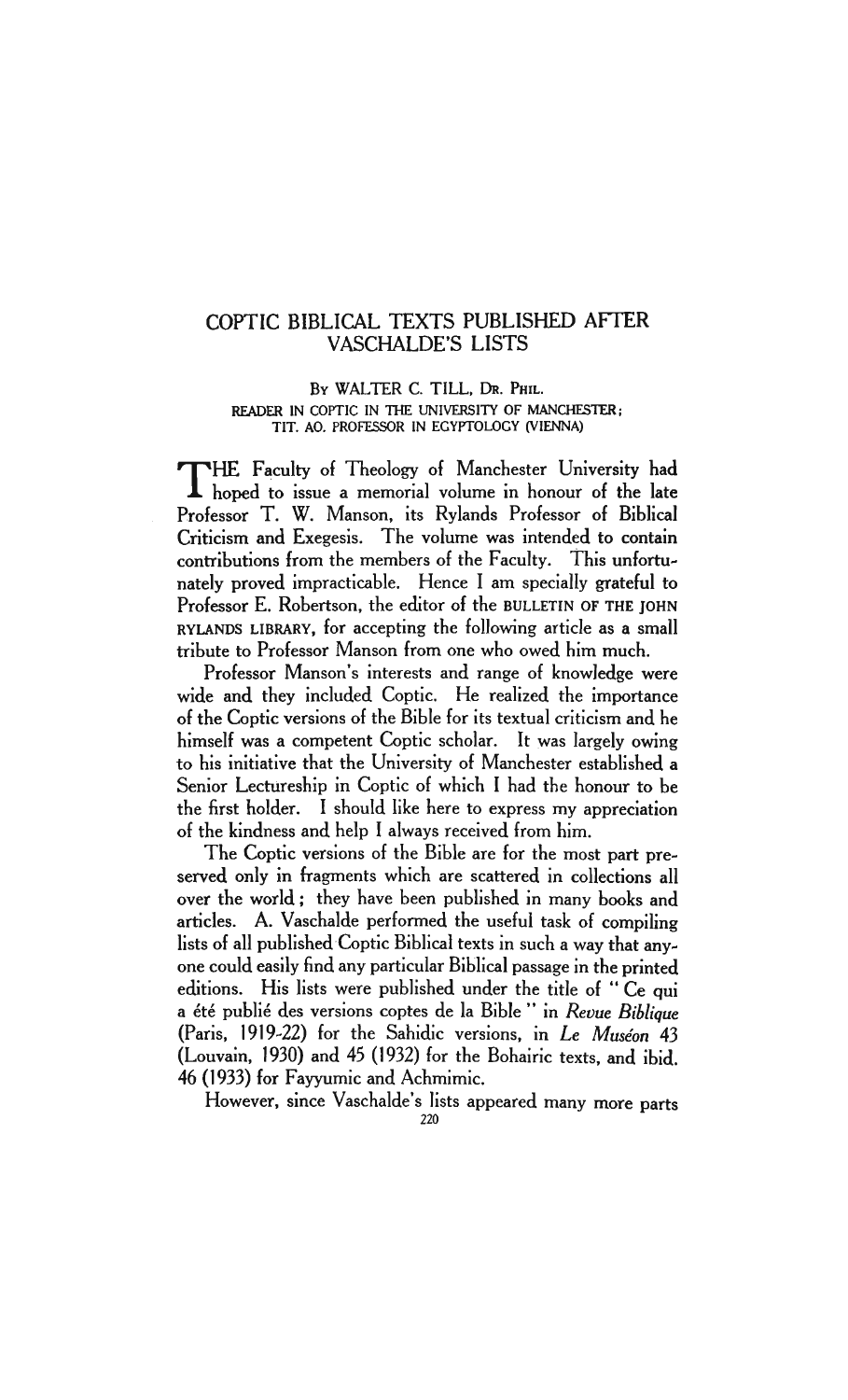of the Coptic Bible have been edited and I thought it would be a good thing to compile a supplementary list, one dealing with those editions of Coptic Biblical texts that have appeared since his lists were made or are not mentioned there. This should be useful to all who are interested in the Coptic versions of the Bible and seems an appropriate tribute to one who himself did so much for such studies.

It is unnecessary to explain here why, in compiling the list, I do not follow Vaschalde's system in all details.

I cannot hope to have covered all publications but I hope I have not missed many. I regret very much that I cannot cover the many quotations from the Bible that are found in Coptic literature. Nor did Vaschalde pretend to cover all these but only those noted by the editors of the various texts which contained them. Much remains still to be done in this field.

Only printed editions are mentioned in the following list. I omit all texts published only on plates, and all unpublished texts. But I mention editions of which I hope that they will soon be issued.

I owe much valuable information to the Reverend R. Kasser (Combas. France). Professor j. Simon, S. I. (Rome), and Dr. R. McL. Wilson (St. Andrews) and I offer them my best thanks for their very kind and much appreciated help.

*Abbreviations* used in the following list. The number after the abbreviation indicates, unless otherwise denoted, the page on which the passage referred to is found.

- Amundsen, Chr. pap.  $= L$ . Amundsen, "Christian papyri from the Oslo collection", *Symbolae Osloenses,* 24 (Oslo, 1945), 121-40. This publication has not been available to me.
- Crum,  $ST = W$ . E. Crum, *Short texts from Coptic* ostraca and papyri. London, 1921.

Crum, WS = W. E. Crum and H. I. Bell, *Wadi Sarga.* Coptica iii. Copenhagen. 1922.

Donadoni, S Thr = S. Donadoni, "Una pergamena saidica dei Thrênoi di Geremia", *Archiv orientalni* 20 (Praha. 1952),400-406.

Kahle. &1 = Paul E. Kahle, *Bala'izah,* Oxford, 1954 (two volumes).

Lefort, Frgm. A = L. Th. Lefort, "Fragments bibliques en dialecte akhmimique," *Le Museon.* 66 (Louvain. 1953). 1-30.

Lefort, Luc A= L. Th. Lefort, .. Fragments de S. Luc en aklunimique", *Le Museon,* 62 (Louvain. 1949), 199-205. two plates.

Lefort, MS. Louv = L. Th. Lefort, *Les manuscrits coptes de l'aniversité de Louvain.* 1. *Texts litteraire5* (Louvain. 1940).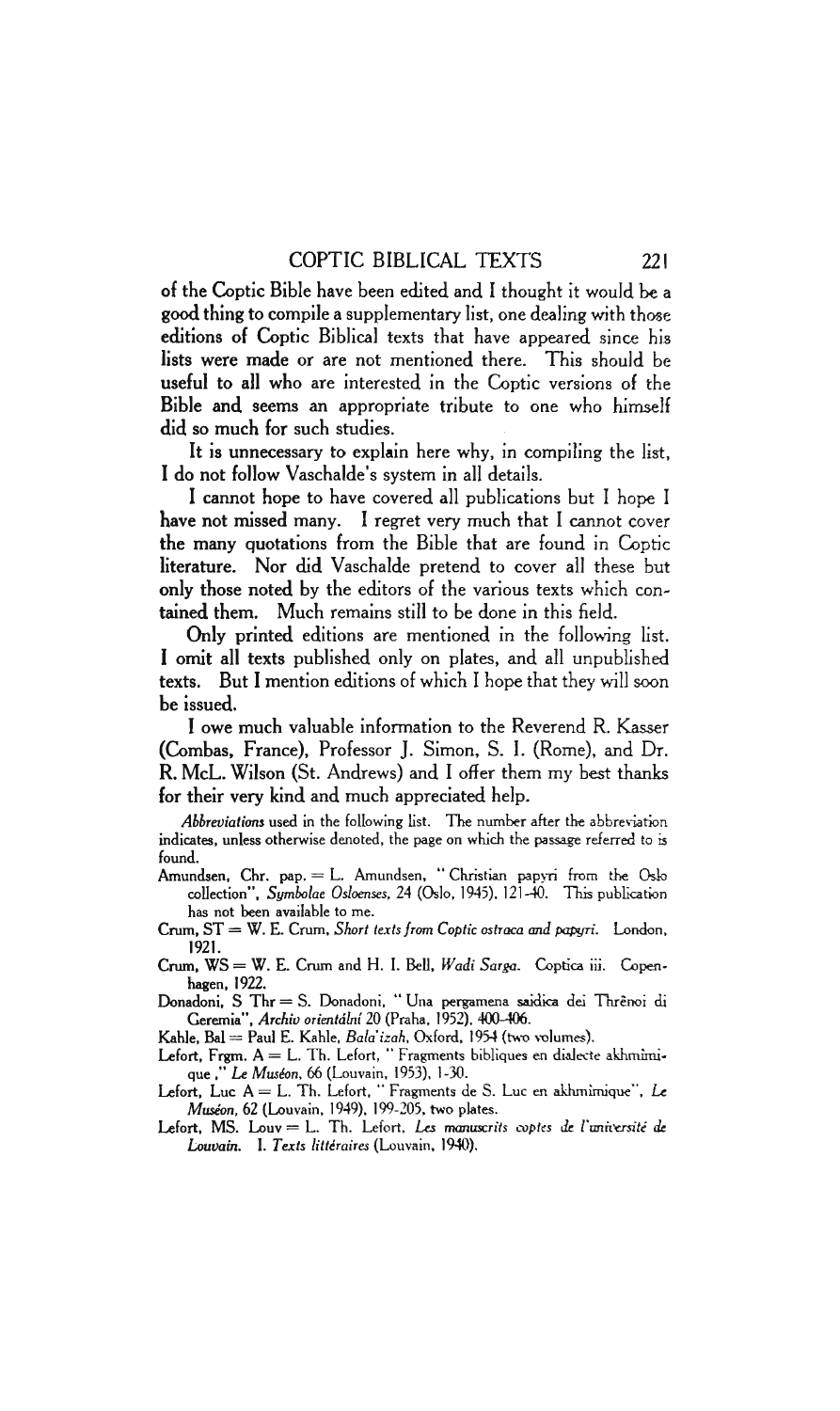- Munier, ANT = H. Munier, "Recueil de manuscrits de l'Ancient et du Nouveau Testament", *Bulletin de l'lnstitut /ranr;ais d'archeologie orientale du Caire,* 12 (Cairo, 1916),243-257. This edition contains, apart from the passages from Genesis and the Apocalypse mentioned below, also a lectionary with parts from Psalm 101, Luke, Acts, Rom. 4. I have not seen this edition.
- Munier, MLC = H. Munier, "Mélange de littérature copte", I: Annales du *Service des Antiquites de l'Egypte,* 19 (Cairo, 1919) 225·24I. II: ibid. 21 (1921) 77-88.
- Shier, S OT = Louse A. Shier, "Old Testament texts on vellum", in William H. Worrell, *Coptic texts in the Unillersity* 0/ *Michigan collection. University 0/ Michigan Studies,* Humanistic series, vol. 46 (Ann Arbor, 1942), pp. 25·167.
- Thompson, Cpt vers = Sir Herbert Thompson, *The Coptic version of the Acts 0/ the Apostles and the Pauline Epistles in theSahidic dialect* (Cambridge, 1932).
- Till, Bibl. JRL. = "Coptic Biblical fragments in the John Rylands Library," *Bulletin* 0/ *the John Rylands Library,* 34 (Manchester, 1952), 432·58.
- Till, F NT = " Faijumische Bruchstiicke des Neuen Testamentes", *Le Museon,* 51 (Louvain, 1938),227-38.
- Till, KI.B.Frg. = .. Kleine koptische Bibelfragmente", *Biblica,* 20 (Rome, 1939), 241-63; 361-86.
- Till, Perg. theol. = *Koptische Pergamente theologischen Inhalts, I. Mitteilungen aus der Papyrussammlung der Nationalbibliothek in U-'ien* (Papyrus Erzherzog Rainer), Neue Serie, 2 (Wien, 1934).
- Till-Sanz, ad. = W. Till und P. Sanz, fine *griechisch-koptische Odenhandschrift. Monumenta biblica* et *ecclesiastica,* 5 (Rome, 1939).
- Till, SAT = .. Sahidische Fragmente des Alten Testamentes", Le *Muston, 50* (Louvain, 1937), 175-237.
- Till, Wien F = .. Wiener Faijumica ", *Le Museon,* 49 (1936), 169-217.
- Wessely, S PB = C. Wessely, *Sahidische Papyrus/ragmente der paulinischen Brie/e.* Sitzungsberichte der kais. Akademie der Wissenschaften in Wien, Philosophisch-historische Klasse, 174/5. Wien 1914.
- Wessely, Stud <sup>11</sup> = C. Wessely, *Griechische und koptische Texte theologischen Inhalts,* 2. *Studien zur Palaeographie und Papyruskunde,* <sup>11</sup> (Leipzig, 1911).
- Wessely, Stud  $12 =$  the same, vol. 3 (Leipzig, 1912).
- Wessely, Stud  $18 =$  the same, vol. 5 (Leipzig, 1917).
- Worrell, F Ep = W. H. Worrell, "Fayumic fragments of the Epistles," *Bulletin de la Societe d'archeologie copte,* 6 (Cairo, 1940), 127-39.
- Worrell, Freer = W. H. Worrell, *The Coptic manuscripts in the Freer Collection.* University of Michigan Studies, Humanistic Series, vol. 10. New York-London, 1923.

### Sahidic

Addition to Vaschalde's abbreviations: Pey = B. Peyron, *Psalterii coptothebani specimen* (etc.) = *Memorie della Regia Accademia delle Scienze di Torino* 1876, ser. ii, tom. 28, Scienze morali, pp. 117 fl.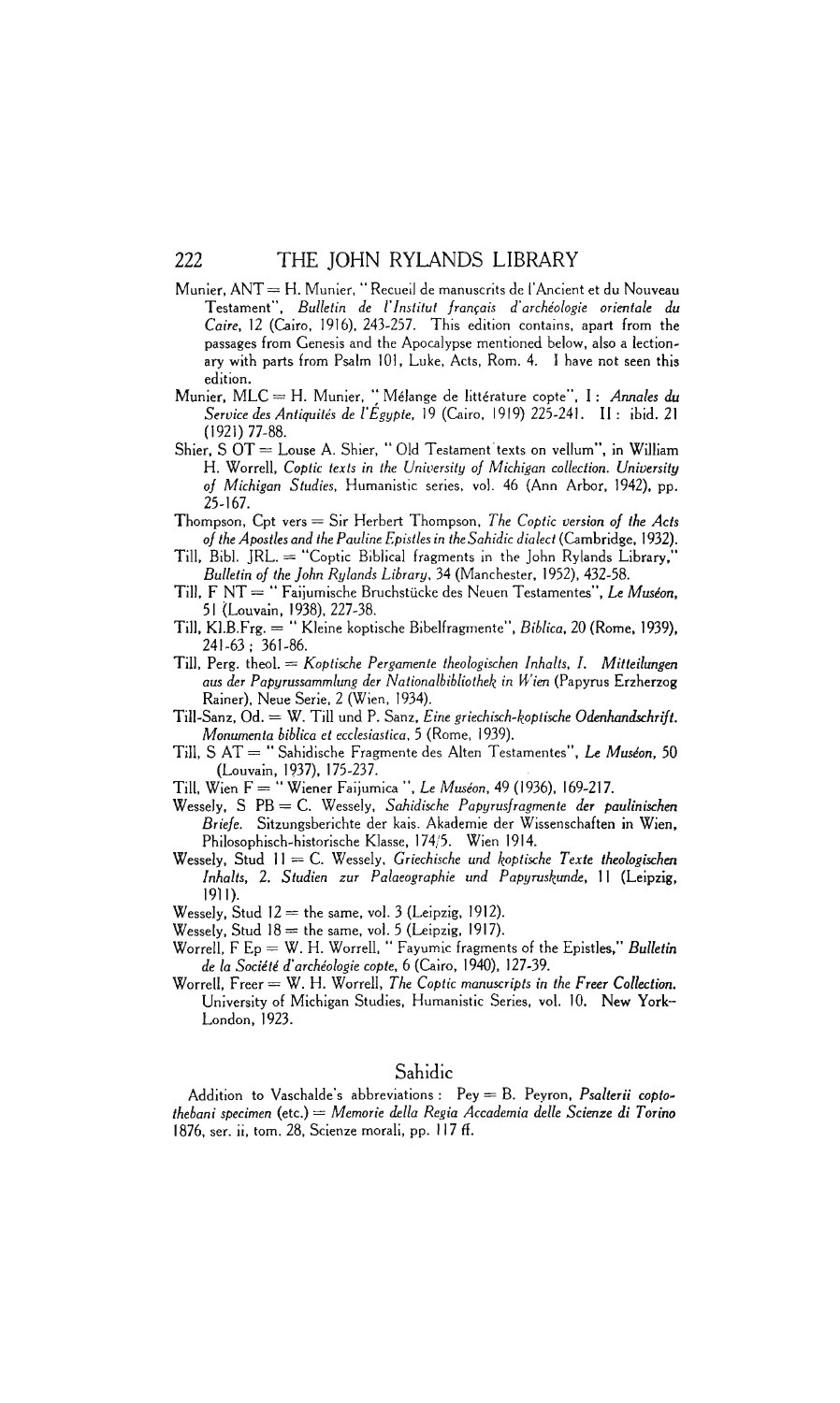# COPTIC BIBLICAL TEXTS

## *Genesis*

3, 2-14 Lefort, MS. Louv. 4 f.

3. 22 Crum. ST no. 1

17, 11-13. 27 Lefort, MS. Louv. 7 f.

18, 1. 2. 6-9. 23-26. 29-32 Lefort, MS. Louv. 8 f.

19, 12-15. 17-20.34-36 Lefort, MS. Louv. 9 f.

20, 1-4 Lefort, MS. Louv. 10

21, 1-4.8-12.26-29.32-34 Lefort. MS. Louv. 10 f.

21.28-22.6 Kahle. Ba1293-5

22, J. 13-15. 18-20 Lefort. MS. Louv. <sup>11</sup> f.

23.13-16.18-20 Lefort. MS. Louv. 12 f.

24, J. 14. 15. 19-22.38-40.43.44.60-62.66.67 Lefort, MS. Louv. 13 f.

24. 38. 46. 47 Till. S AT 176 f.

24,65-25.17 Shier. S OT 40-42

25, J. 2. 19-21. 24-27 Lefort. MS. Louv. 14 f.

26, 8-10. 14-16. 29-32 Lefort, MS. Louv. 15 f.

27, 1-4.21-23.27-29.41. 42. 46 Lefort. MS. Louv. 16 f.

28, J. 2. 14-16. 20-22 Lefort. MS. Louv. 17 f.

29. 11-16 Kahle. Ba1296

29, 13-15. 19-22 Lefort, MS. Louv. 18

30.3-6.9-14.29-31. 33-35 Lefort. MS. Louv. 19 f.

31,3-6.9-12.26-29.32.33.45-47.49-53 Lefort, MS. Louv. 20 f.

32, 11-13. 16-18. 33 Lefort, MS. Louv. 22

33. 1.2. 5-8 Lefort, MS. Louv. 22 f.

34, 3-6. 9-11. 24-26. 30. 31 Lefort, MS. Louv. 23 f.

35, 12-14. 17-20 Lefort, MS. Louv. 24

36,7-11. 15-17.35-38.40-43 Lefort, MS. Louv. 25 f.

36. 17-39 Munier, ANT

37. 13-16. 19-22.35.36 Lefort. MS. Louv. 26

38. 1. 4-8. 20-23. 25-27 Lefort, MS. Louv. 27

39, 9-11. 14-16 Lefort, MS. Louv. 28

40.5-21 Munier. ANT

40, 6-8. 12-14 Lefort, MS. Louv. 28 f.

41, 4-6. 9-12. 26-28. 31-34. 48-50. 53-55 Lefort. MS. Louv. 29 f.

. 42. 14-16.20-22.36-38 Lefort. MS. Louv. 30 f.

42. 20-23. 32-35 Till, SAT 177-9

42, 34-43, 23 Till, Perg. theol. 1-4

43, 2-5. 17-19. 22-25 Lefort, MS. Louv. 31 f.

44,2-4.7-10.22-25.27-30 Lefort, MS. Louv. 32 f.

45. 8. 9. 12-14. 28 Lefort, MS. Louv. 33f.

45.9.19.20 Till. SAT 179

46. 1. 2. 5-7. 20-22. 27-29 Lefort. MS. Louv. 34 f.

47, 5-7. 11. 12. 22-24. 26-28 Lefort, MS. Louv. 35 f.

48, 10-12. 15. 16 Lefort, MS. Louv. 36

49.6-9.11-14.30.31 Lefort, MS. Louv. 37

50,3.4.17.18.22-24 Lefort, MS. Louv. 37 f.

50. 9-15 Shier, S OT 42 f.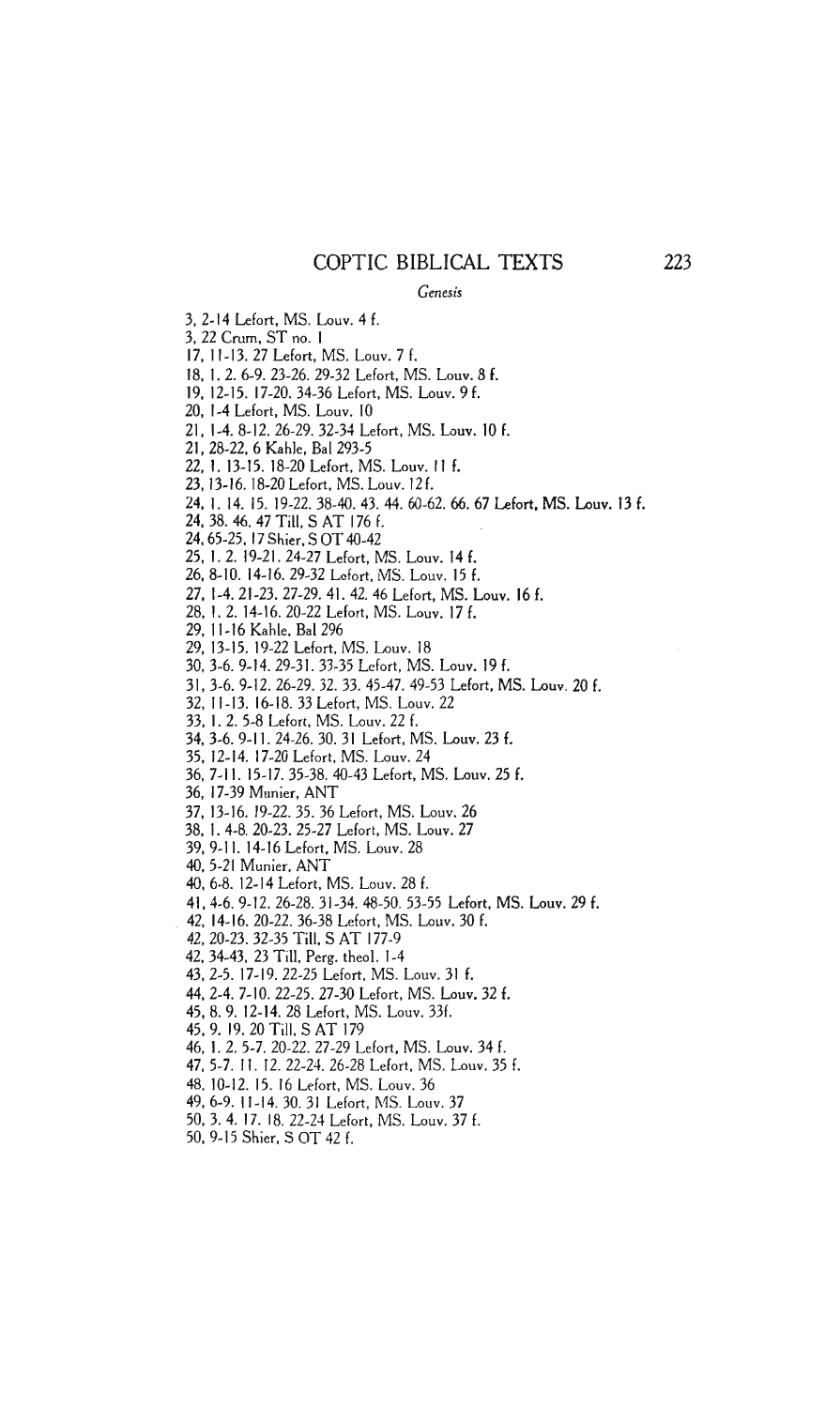### *Exodus*

I. 1.6. 19-22 Lefort. MS. Louv. 38

2.5.6. 18. 19.23.24 Lefort. MS. Louv. 39

3. 12. 13. 15. 16 Lefort. MS. Louv. 40

4.6. 10.23-25.29.30 Lefort. MS. Louv. 40

5. 12. 13. 17. 18 Lefort. MS. Louv. 41

23. 15.20 Till. S AT 180

### *Levitiew*

21, 17-24 <sup>1</sup> Lefort. MS. Louv. 43

22. 1\_8<sup>1</sup> Lefort. MS. Louv. 44

25.47.53-55 Till. SAT 180 f.

<sup>1</sup> Published first by E. Amélineau in *Recueil de travaux relatifs à la philologie et* a*l'archeologie 19yptiennes et assyriennes.* <sup>8</sup> (1886). It was never in the Bibliotheque Nationale in Paris as Vaschalde supposed.

### *Numbers*

4. 48-5. 13 Till. Perg. theo!. 4-6 6.25-27 Stefanski-Lichtheim. *Coptic Ostraca/rom Medinet Habu. Tlze* University *0/ Chicago. Oriental Institute Publications.* 71 (Chicago. 1952). no. I.

13.24.26 Till. SAT 181 f.

14.9. 10 Till. SAT 182

19. 12. 14. 15 Till. SAT 183

22. 38.41 Till. S AT 184

23.3.4 Till. S AT 184

#### *Deuteronomy*

7. 26-8. 8 Lefort. MS. Louv. 46 8. I-8 Kahle. Bal 299 f. 9.24-10.4 Lefort. MS. Louv. 47 f. 10. II-II. 2 Till. Perg. thea!. 6 (collation) 16. 19.22 Till. SAT 185 17. 1-3.5.6. Till. S AT 186 32, 2-39. 43 Till-Sanz, Od 51-67

#### *Joshua*

I. 2.6 Till. Perg. theol. 12 f.

*Judges*

16. 17. 18.20.21 Till. S AT 187 20. 4-15 Till. S AT 188-90

*Ruth*

I, 1-4. 22 Shier. S OT 44-68 3. 14-4.3 Till. S AT 190-2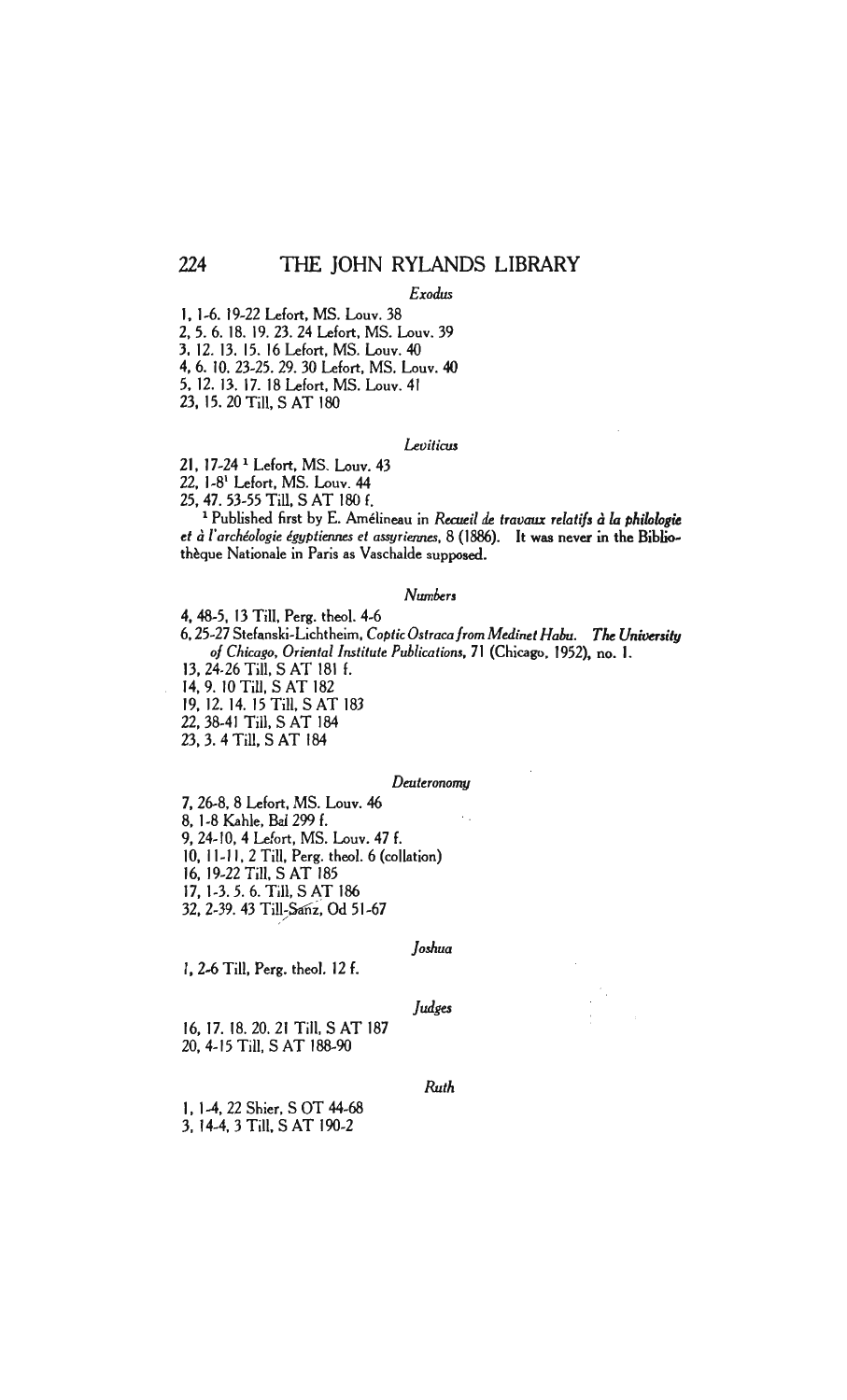### I Samuel

J. Drescher is preparing the edition of the complete text of I and II Samuel from a manuscript of the Pierpont Morgan collection. I understand that the Société d'Archéologie copte in Cairo intends to publish this edition.

2, 1. 3. 4. 8-10 Till-Sanz, Od 67-9

2, 24-30 Kahle, Bal 302 f.

3, 6-9 Kahle, Bal 304

6, 14-21 Kahle, Bal 304-7

14, 3, 5, 7, 10, 11 Kahle, Bal 307

14, 47. 49-15, 2 Lefort, MS. Louv. 50

15, 13. 15. 17. 19. 20 Kahle, Bal 308

15, 21-24. 26. 29. 30 Lefort, MS. Louv. 51 f.

L. Dieu, "Le texte copte sahidique des livres 17, 11-13, 40-42, 48-51, 54 } L. Dicu, L. Lexie copie santingue des avres<br>de Samuel ", Le Muséon, 59 (Louvain, 1946,<br>Mélanges L. Th. Lefort), 446-447. 18, 6-17, 21, 22, 28, 29  $19,1$ 19, 3-9 Till, Perg. theol. 14 f.

21, 13-22, 6 Kahle, Bal 309 f.

24, 12. 15. 17-20 Kahle, Bal 311

29, 3-9 Kahle, Bal 312-14

## **II** Samuel

11, 1-5, 8-10, 12, 13, 15-20 Till, SAT 192-4 13, 28-34. 36-14, 6 Till, S AT 195-7

## I Kings

1, 51-2, 5 Kahle, Bal 315 f. 2, 1-4 Kahle, Bal 317 17, 5. 6. 12 Till, S AT 197 20, 4, Kahle, Bal 317 21, 16-18. 21. 23-26. 30. 31 Till, SAT 198-200 22, 39-54 Kahle, Bal 318-21

### **II** Kings

2, 6 Till, KI B Frg. 245 14, 17-22. 24. 25. 27-29 Kahle, Bal 322-4 17, 13-23 Kahle, Bal 324-6

### **II** Chronicles

5, 14 Till, Perg. theol. 13 6, 3-8 Till, Perg. theol. 13 f. 34, 29-31 Till, Perg. theol. 15

### Psalms

1, 1 Crum, ST no. 2 1, 1. 2 Crum, ST no. 3 4, 8. 9 ; 5 title Crum, ST no. 4<br>5, 13-6, 3 Till, SAT 201 15

225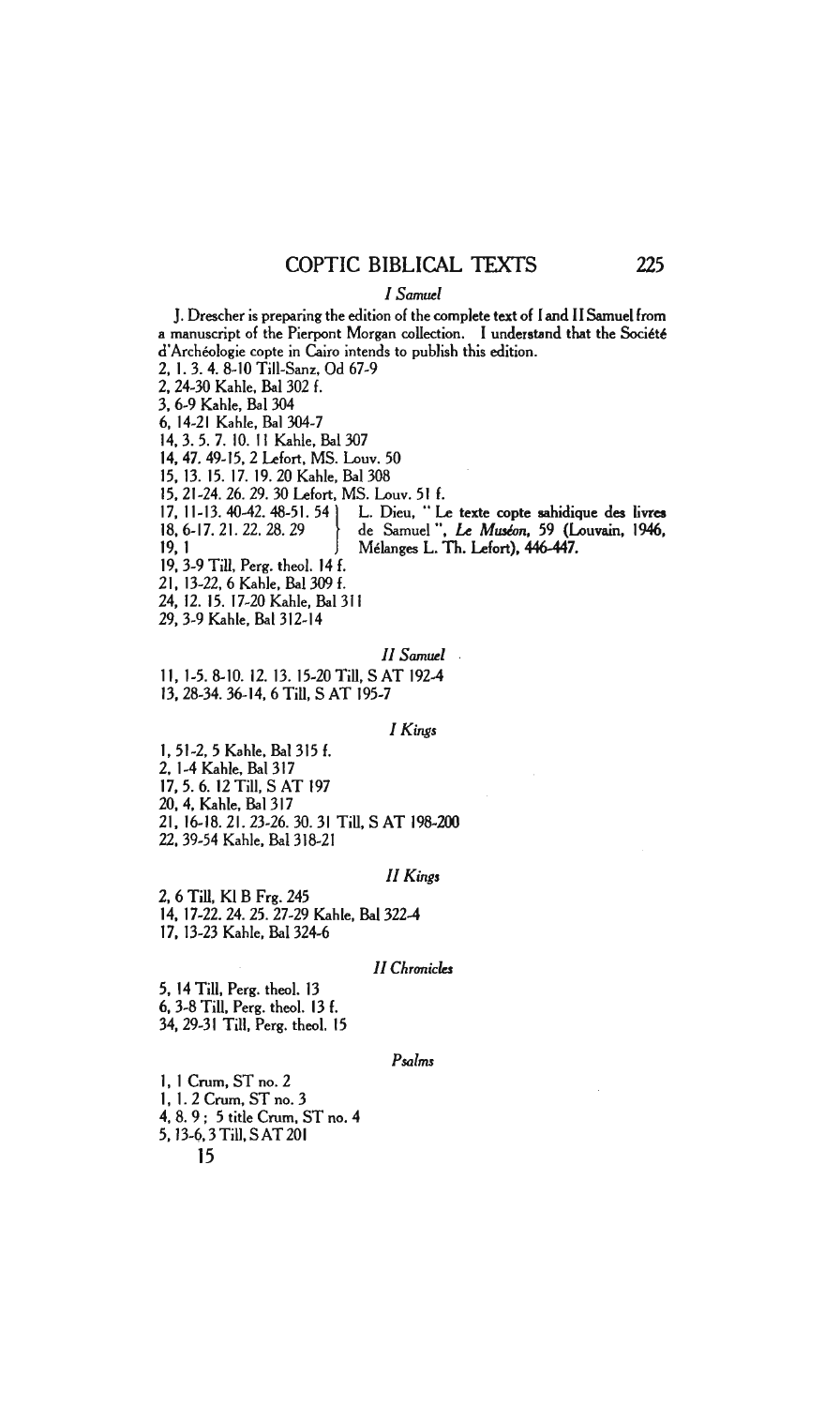- 6.9-11 Till. SAT 201
- 8.2-9.2 Till. SAT 210 f.
- 16. 1-6 Lefort. MS. Louy. 54
- 17. 20-26 Lefort. MS. Louy. 54 17.40-45 Lefort. MS. Louy. 55
- 18. 5-10 Lefort. MS. Louy. 55
- 18,8 (?) Crum. ST no. 10
- 18.36-41 Till. S AT 2Q3 f.
- 21, 25-27 Crum. ST no. 5
- 22. 15-17 Till. S AT 204
- 
- 22, 24. 25 Till, S AT 205<br>26, 12-14 | P. W. Er
- 26. 12-14 P. W. Ernštedt (= Peter Jernstedt). *Koptskie teksty Gosudar-*<br>27. 1-9 stwennovo Ermitaża. Akademiya Nauk SSSR (Moscow-Lenin-
- 27, 1-9 *stwennovo Ermitaża.* Akademiya Nauk SSSR (Moscow-Lenin-<br>28, 1 (title) <sup>grad</sup>, 1959), 132-134. 28, 1 (title) J grad, 1959), 132-134.
- 30, 1-6 A. Wikgren, '' Two ostraca fragments of the Septuagint Psalter'', *Journal of Near Eastern Studies.* 5 (Chicago, 1945), 183
- 32, 8. 9. Crum. ST no. 6
- 40. 13 Crum. ST no. 7
- 41 title Crum. ST no. 7
- 43, 25-44. 8 Worrell. Freer 107 f.
- 46. 1-7 Worrell. Freer 108 f.
- 59. 8-60. 1Till. Bib!. jRL. 433 f.
- 60. 16-24 Till. BibI. jRL. 434 f.
- 62, 8-63. <sup>11</sup> Till. S AT 202 f.
- 63. 7. 8 Till. S AT 205
- 64, 2. 3 Till. S AT 205 f.
- 67.2 Wessely. Stud. 12. No. 166
- 70, 16-24 Till. Bibl. jRL. 434 f.
- 71, I-II Till. Bibl. jRL. 435 f.
- 76. 6-9 Till. S AT 206
- 77,8-10 Till. SAT 206
- 77,65-69 Wessely. Stud. 18, p. 17
- 80.3 Till. KI B Frg. 247
- 87, 5-12 Kahle. Bal 328
- 87, 16-88.4 Kahle. Bal 328 f.
- 94, 22-95. 1Till, S AT 212
- 103, 14-20 Till. SAT 207
- 104,10-15 Till. SAT 207 f.
- 106.34-36.45.46 Till. SAT 208
- 110.9. 10 Kahle, Bal329 f.
- III. 6. 7 Kahle. Bal 330
- 118, 10. II H. Kortenbeutel-A. Böhlig, "Ostrakon mit griechisch-koptischem Psalmtext", Aegyptus, 15 (Milan, 1935), 415
- 118. 149-152. 158-160. 171. 172 Lefort, MS. Louy. 56-8
- 135.20-136.2 Till. SAT 209
- 136. 14-16 Till, SAT 209
- 139. 1-5 Lefort. MS. Louy. 58
- 147. 6- J48. 4 Kahle. Bal 330 f.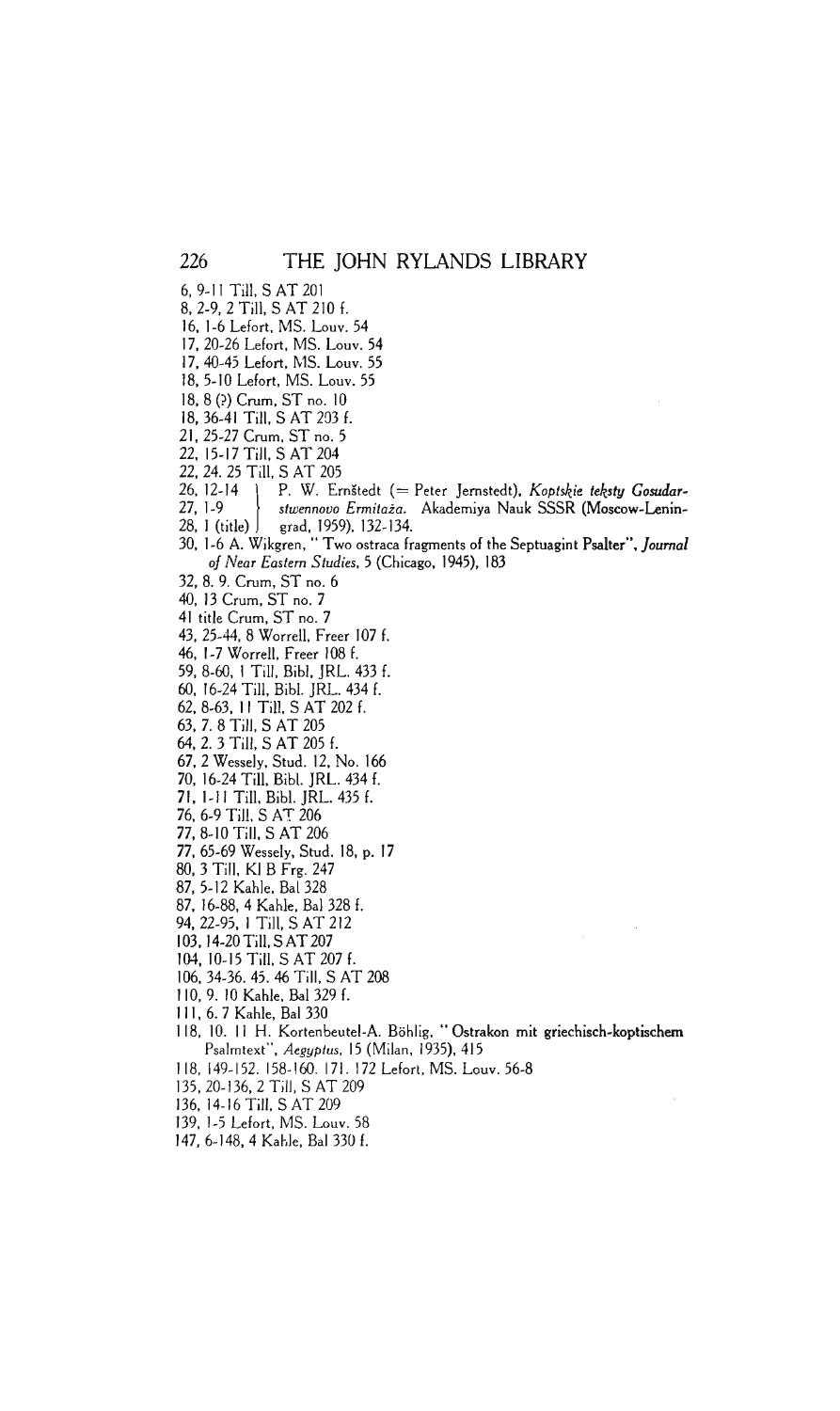### *Proverbs*

The complete text has been edited by G. P. G. Sobhy. *The book* 0/ *the Proverbs 0/ Solomon in the dialect* 0/ *Upper Egypt* (Cairo. 1927). The same text has been edited in a scientific edition with critical notes by William H. Worrell. The *Proverbs* 0/ *Solomon in Sahidic Coptic according to the Chicagu manuscript. The University* 0/ *Chicago, Oriental Institute Publications.* 12 (Chicago. 1931).

R. Kasser has edited a text of the Proverbs of considerable interest. Not only is the dialect peculiar but the script also shows archaic features which this manuscript does not share with any other Coptic manuscript known as far. It looks rather like" Old Coptic ". *Papyrus Bodmer VI* (Proverbes I I-XXI 4). *Corpus scriptorum christianorum orientalium, Scriptores coptici.* The Sahidic text (influenced by Achmimic) comprises: Proverbs 1, 1-2, 9; 2, 20-15. 23; 15.29-18. I; 18,9-20.9; 20,25-21,4.

14.29-32 Till. Kl B Frg.246

15. 1-4 Till. Kl B Frg. 246 f.

27.9-22 Till, S AT 213 f.

29.28-32.39-41. 48. 49 Munier. MLC 226

### *Ecclesiastes*

J. 1-12. 14 Shier. SOT 68-125

J. 7-16 Till. Bibl. jRL. 436-438

7. 1-3.8-12.16-19.26.27 Lefort. MS. Louv. 60-2

8. 9-9. 2 Till. Perg. theol. <sup>11</sup> f. (collation)

### *The Song of Songs*

I, 1-8. 14 Shier. SOT 125-55

### *Job*

The complete Sahidic text. with the exception of 39. 8-40. 8. has been edited by E. Amelineau... The Sahidic translation of the book of Job ", in *Transactions of the Society* 0/ *Biblical Archaeology.* 9 (1893).

15,25-28.34-16. 1Till. SAT 215

24. 19-25.3 Worrell. Freer 110 f.

27, 10-19 Worrell. Freer 111 f.

31. 11-13. 15. 16 Kahle. Ba1403; d. Polotsky in *Orientalia.* NS 26 (1957), 347.

### *Wisdom* 0/ *Solomon*

11, 4-10. 12-15 E. M. Husselman, "A palimpsest fragment from Egypt ". Studi *in onore di Aristide Calderini* e *Roberto Paribeni.* 2 (l\Iilan. 1957), 458f.

### *Jesus ben Sirach* (Ecclesiasticus)

1. 5-13. 16-20 Till. Bibl. jRL. 439 f. 18. 18-20.29-31 Till. Bib!. jRL. 441 23. 19.20.28-30 Till. Bihl. jRL. 441 f. 45.9.10. 13-15 Till. SAT 216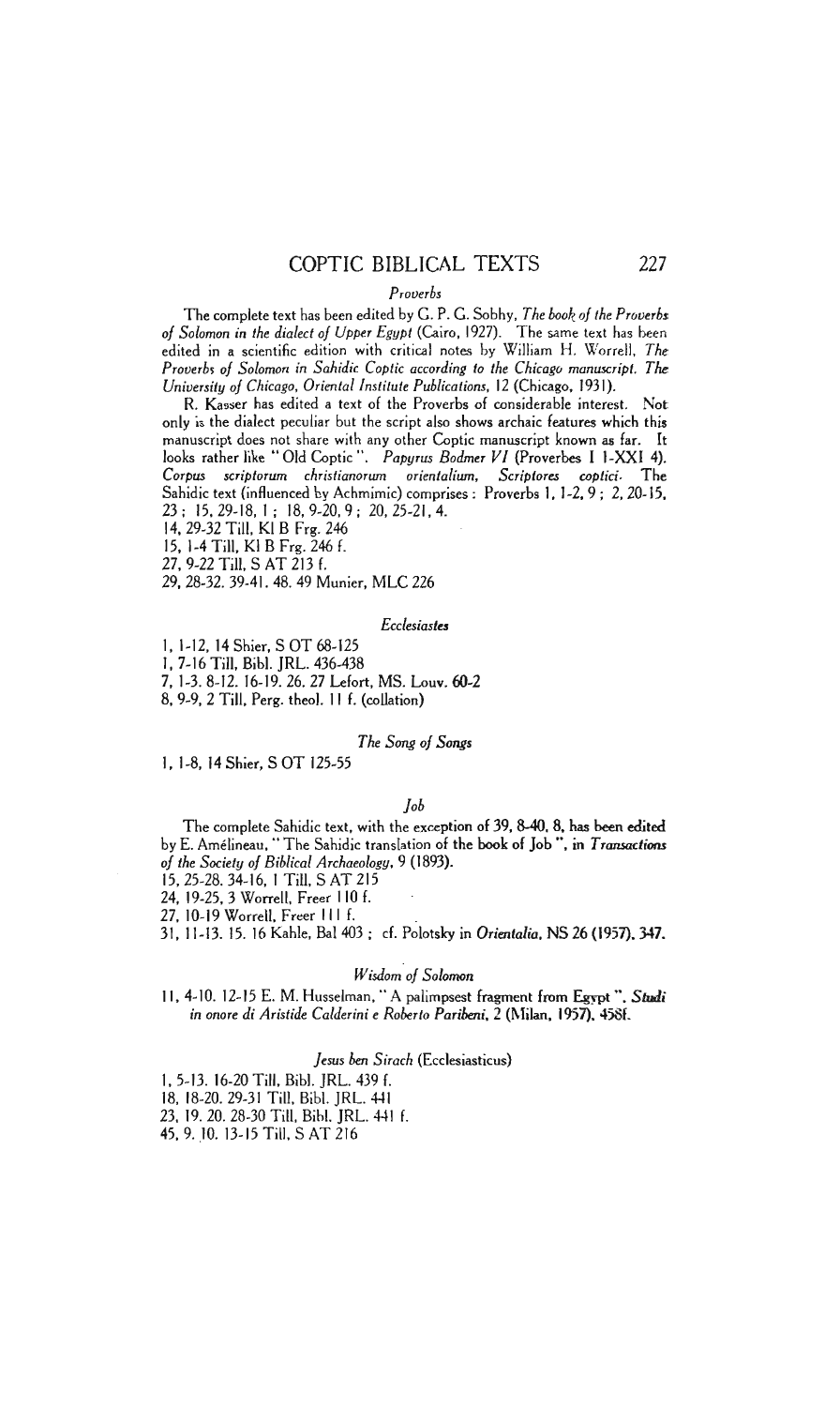Tobias

1, 7-20 L. Saint-Paul Girard, "Un fragment inédit du Livre de Tobie", Bulletin de l'Institut français d'archéologie orientale du Caire, 22 (1923), 116 f.

Hosea

2, 9-5, 1 W. Grossouw, "Un fragment sahidique d'Osée", Le Muséon, 47 (Louvain, 1934), 190-201.

Micah

4, 8-5, 5 Till, Perg. theol. 8-10

### Obadiah

5-17 Till, Perg. theol. 10 f.

Jonah

2, 3-10 Till-Sanz, Od 71-5

Habakkuk

1, 1-3. 5-11. 13. 14 Till, SAT 217-19 2, 5 Till, SAT 218 f.

## Ishaia

1, 3. 4. 6. 7. 9 Lefort, MS. Louv. 67 f. 7, 10-16 Lefort, MS. Louv. 68 14, 22-25. 27-29 Till, S AT 219 f. 14, 31-15, 8 Till, S AT 220-2 16, 2-10 Till, S AT 221-3 25, 1-7. 10 Till-Sanz, Od 75-79 26, 1-4. 11-20 Till-Sanz, Od 79-85 38, 9-15. 18-20 Till-Sanz, Od 85-9 52, 14-53, 4 Kahle, Bal 332 f.

### Jeremiah

4, 22-5, 10 Shier, S OT 156-60 18, 18-19, 6 Till, S AT 224 f. 32, 22-37 Till, Perg. theol. 7 f. 39, 2-6 Till, S AT 226 51, 25-52, 1 Shier, S OT 160-4 52, 3-7. 31-34 Shier, S OT 164-6

Lamentations

1, 20-2, 1 Till, Perg. theol. 12 2, 21-3, 1 Till, Bibl. JRL. 442-4 2, 19-3, 4. 6-18 Donadoni, S Thr 403 f. 3, 5-8, 13-17, 19-23 Till, Bibl. JRL. 442-4 4, 2-20 Wessely, Stud 18, pp. 20 f.

228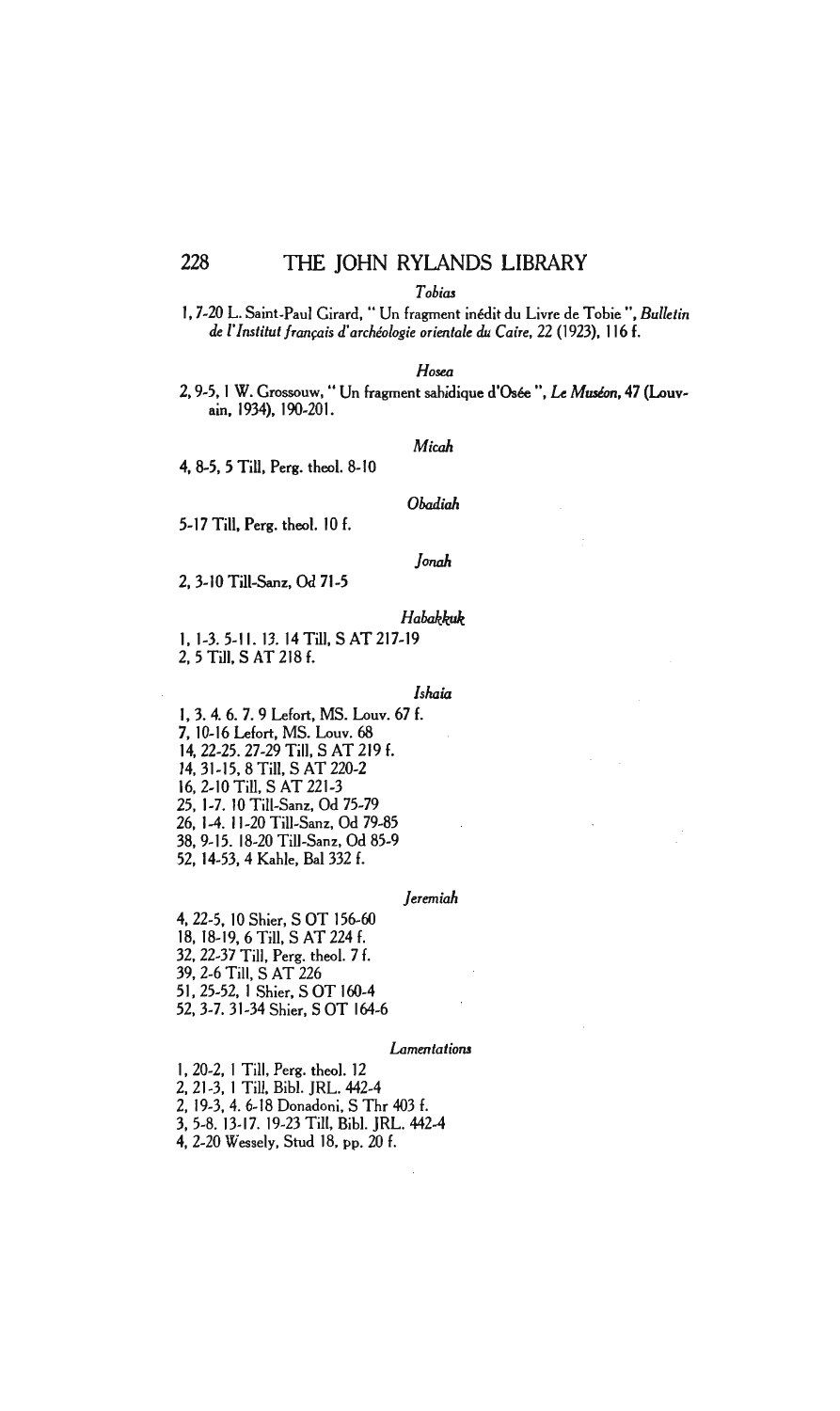4. 5-8. 10-12. 14-19 Donadoni. S Thr 405 f.

4. 12-5. 19 Till. S AT 227-230

*Letter of jeremiah*

15-18.20.21. 24-26 Till. SAT 230-232

### *BaTUJ:h*

1. 1. 2. 4. 5 Shier. S OT 167 3.6-30 W. Till. "Ein sahidisches Baruchfragment". Le *Mwion.* 46 (1933).35-41.

### *Ezekiel*

20.41-49 Lefort. MS. Louv. 70 f. 29.8-10.20-30. 1Till. Bib!. JRL. 445 46.23-47.2 Till. SAT 232 f. 47.4-8 Till. S AT 233

## *Daniel*

3.26-45. 52-54 Till-Sanz. Od 97-109 5.6-10 Till. SAT 237 12. 7-9 Till. Bib!. JRL. 446

### *Swarma*

28-38 Till. SAT 234-236

### *Manasseh*

1-15 Till-Sanz. Od 91-97

## *New Testament*

After Vaschalde's list of the Sahidic versions of the Bible was completed the rest of G. Homer's edition of the Sahidic NT was published: *The Coptic version of the New Testament in the Southern dialect otherwise called Sahidic and Thebaic.* vol. iv (Oxford 1920): Romans. I and II Corinthians.

vol. v (Oxford 1920): The rest of the Pauline Epistles.

vol. vi (Oxford 1922): The Acts of the Apostles.

vol. vii (Oxford 1924): The Catholic Epistles and the Apocalypse.

#### *Matthew*

- 2.6.7.9. 12. 13. 15. 16 Till. KI BFrg. 247 f.
- 2. 16-18 Till. KI B Frg. 248

3. 13-16 Wessely. Stud. 18. p. 18

- 4.3.4 Till. KI B Frg. 248
- 5. 17-19 Kahle. BaI400 f.
- 6. 10-12. 19.20 Till. KI B Frg. 248 f.
- 6.29.30 Till. KI B Frg. 249
- 7. I. 2 Till. KI B Frg. 249
- 8. 14. 15.30.31 Till. KI B Frg. 250
- 8. 19.20.23.24.26.29 Till. KI B Frg. 250 f.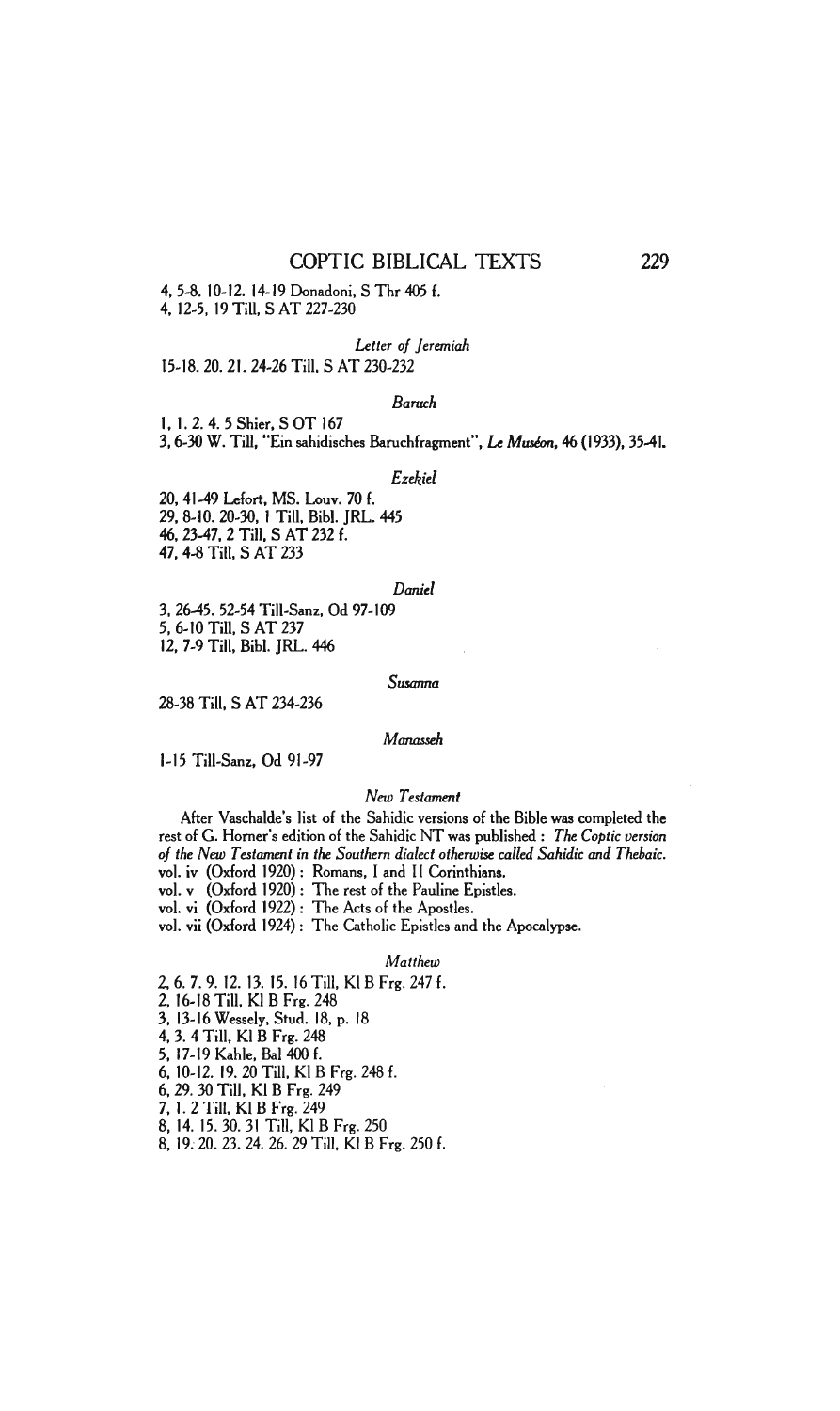9, 6. 17 Till, Kl B Frg. 251

230

R. Engelbach, "Fragment of the Gospel of Saint Matthew in Coptic 9, 13-21 (Sahidic dialect)", Annales du Service des Antiquités de l'Egypte,  $10, 5 - 16$ 21 (Cairo, 1921), 118-122. 10, 14-21 Kahle, Bal 334 f.

10, 23-25 Till, KI B Frg. 251

10, 23-30. 32-35. 37-41 Kahle, Bal 336-338

11, 5 Till, KI B Frg. 251

14, 21, 22, 25-27, 30, 31, 36 16, 8. 12. 15. 16. 20

G. Garrido, "Un nouveau papyrus de l'Évangile de saint Mathieu en copte sahidique," Les<br>Cahiers coptes, 15 (Cairo, 1957), 5-16, and "Hallazgo de un papiro del Nuevo Testamento en copto sahidico," Estudios Bíblicos, 17 (1958), 107-8. I have not seen these publications.

16, 9-18 Till, KI B Frg. 252 f.

17, I. 4 Till, Kl B Frg. 253

17, 20. 24. 25 Kahle, Bal 339

19, 8-10. 12. 14-20 Till, Kl B Frg. 253 f.

21, 41. 42. 45. 46 Kahle, Bal 338

22, 13. 14. 17. 18 Till, Kl B Frg. 254 f.

22, 30-32. 39-43 Till, KI B Frg. 255

24, 24. 32. 47-49 Till, Kl B Frg. 256

24, 51-25, 1 Till, Kl B Frg. 256

25, 5, 6, 9, 10 Till, KI B Frg. 256 f.

26, 29, 30, 33, 34, 45, 48, 49 Till, Kl B Frg. 257

26, 45-48. 52-55. 58-60 Till, Kl B Frg. 258 f.

27, 10, 11, 24 Till, KI B Frg. 259

27, 31, 32, 39, 45, 50, 51 Till, Kl B Frg. 259 f.

27, 47-28, 4 Till, KI B Frg. 260-2

27, 63. 64 Till, Bibl. JRL. 446

28, 2-5 Till, Bibl. JRL. 447 28, 5-8. 10. 12. 13 Till, KI B Frg. 262 f.

28, 11. 18-20 Till, Kl B Frg. 263

28, 20 Kahle, Bal 338

Mark

1, 1-3. 27-31 Munier, MLC 81 f. 1, 5-9 Till, Kl B Frg. 361 1, 6 Till, KI B Frg. 361<br>4, 15-17. 20-24. 27. 28 Till, KI B Frg. 362 12, 6. 7. 18. 19 Till, KI B Frg. 363 15, 19. 20. 24-27 Till, KI B Frg. 363 15, 21. 22. 31. 32 Till, KI B Frg. 363 f.

Luke

1, 46-51 Till-Sanz, Od 111 6, 27, 29-33 Lefort, MS. Louv. 81 7, 8. 9. 18. 19. 26. 27 Till, Kl B Frg. 364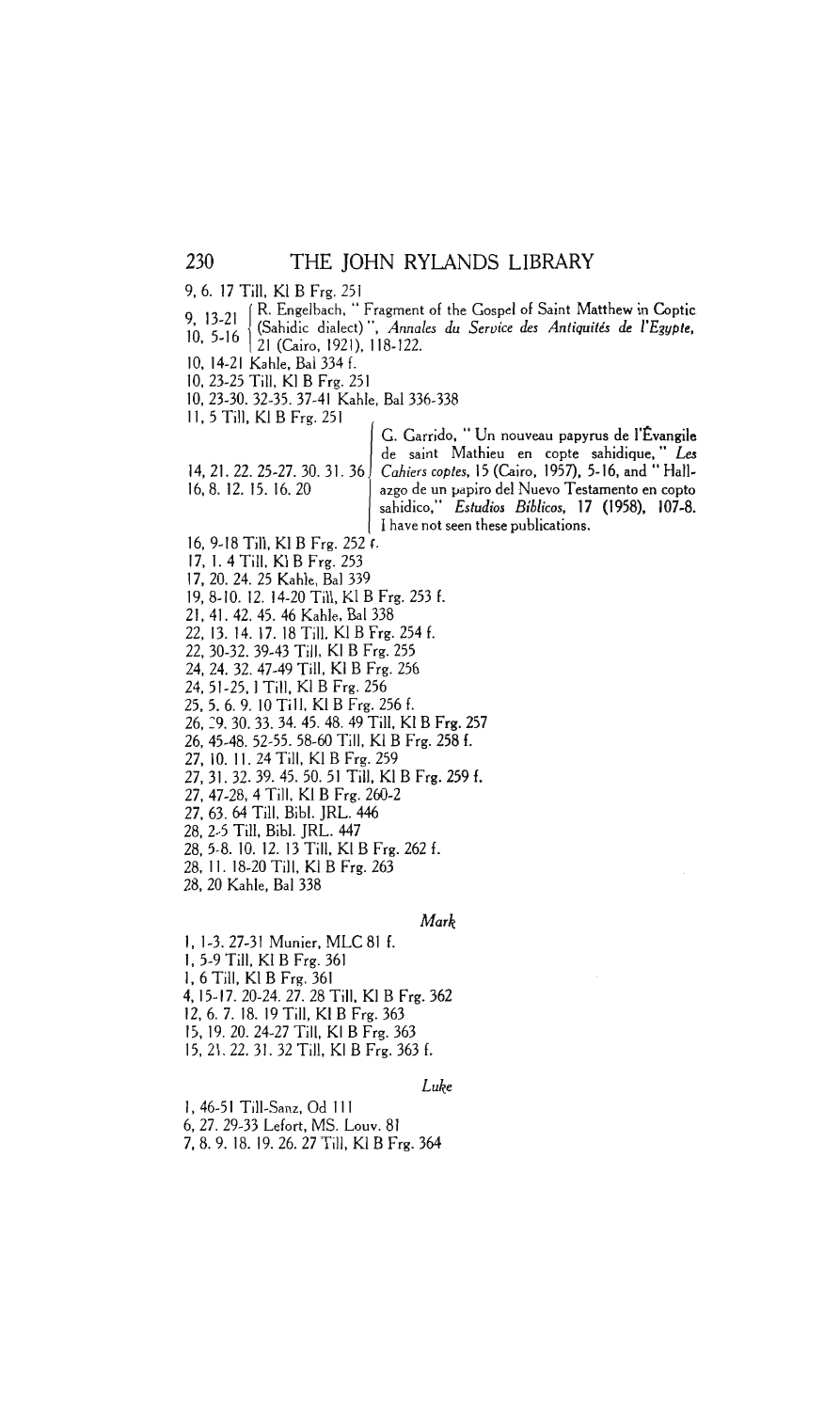- 8,28.29.37.38 Till, KI B Frg. 365
- 9,41. 42. 53 Till, KI B Frg. 365
- 14, 18. 19.27 Till, KI B Frg. 365 f.
- 15,3.4. 13 Till, KI B Frg. 366
- 15,4-13 Lefort, MS. Louv. 82 f.
- 16, 13. 15-17. 19-22.25.26 Till, KI B Frg. 366 f.
- 17, 15-29 Kahle, Ba1340 f.
- 18,9-11. 25-28 Till, KI B Frg. 367 f.
- 19,30-46 Kahle. Bal 342 f.

### *John*

There are two manuscripts in the collection of Chester Beatty (now in Dublin) containing the Sahidic version of the Gospel of St. John. A collation of their texts is to be found in Thompson. Cpt vers, 251-256. Crum. WS 30-32 contains collations of John I, 20-3. 2; 4, 39-47; 20,31-21, 2; 21, 7-25.

- I, 12. 15 Till, KI B Frg. 368
- 2, 24-3, 15 Kahle, Bal 344-7
- 3, 32. 33 Till, KI B Frg. 368
- 4,9 Till, KI B Frg. 368
- 4, 15 (?) seems to me more probable than 13, 8a (Vaschalde). Wessely. Stud 12. No. 177
- 6, 11. 24. 47. 48. 65-68. 71 Till, KI B Frg. 369 f.
- 7, 1-3.8-12. 17. 18 Till, KI B Frg. 369 f.
- 7,6-10.12.17.20-22 Till, KI B Frg. 370-372
- 7, 7 Till, KI B Frg. 372
- 7, 23-26. 28. 32. 33. 35-37 Till, KI B Frg. 372 f.
- II, 32. 33. 36·39 Till, KI B Frg. 374
- 11,48.49.54.55 Till. KI B Frg. 374
- 12,36.37.41. 42 Till, KI B Frg. 375
- 13,38-14,3 Lefort, MS. Louv. 84
- 14,8-10.14-17.21-23 Lefort, MS. Louv. 84 f.
- 15. 14-22. 24-26 Kahle, Bal 348-350
- 17. 13-15. 19-21. 23. 24. 26-18, I Till, Perg. theo!. 15 (collation)
- 20, 15-19. 28-21, 2 Till, Perg. theol. 16 (collation)

### *Acts*

- Complete text: Thompson, Cpt vers 1-85
- I, 25. 26 Till, KI B Frg. 375
- 2,4. 7. 10. II Till, KI B Frg. 375
- 2. 40-3, 5 Till, Perg. theo!. 16 (collation)
- 3. 1-21 Till, Perg. theo!. 16 f. (collation)
- 3, 19-4, 17 Till, Perg. theol. 17 f. (collation)
- 4. 20-33 Till, Perg. theo!. 18 (collation)
- 7. 18. 19 Till, KI B Frg. 376
- 8, 39. 40 Till, Bib!. JRL. 447
- 9, I. 6-8 Till, Bib!. JRL. 447 f.
- 10,39-45 Lefort. MS. Louv. 86
- 10. 39-41. 45-47 Till, Bib!. JRL. 448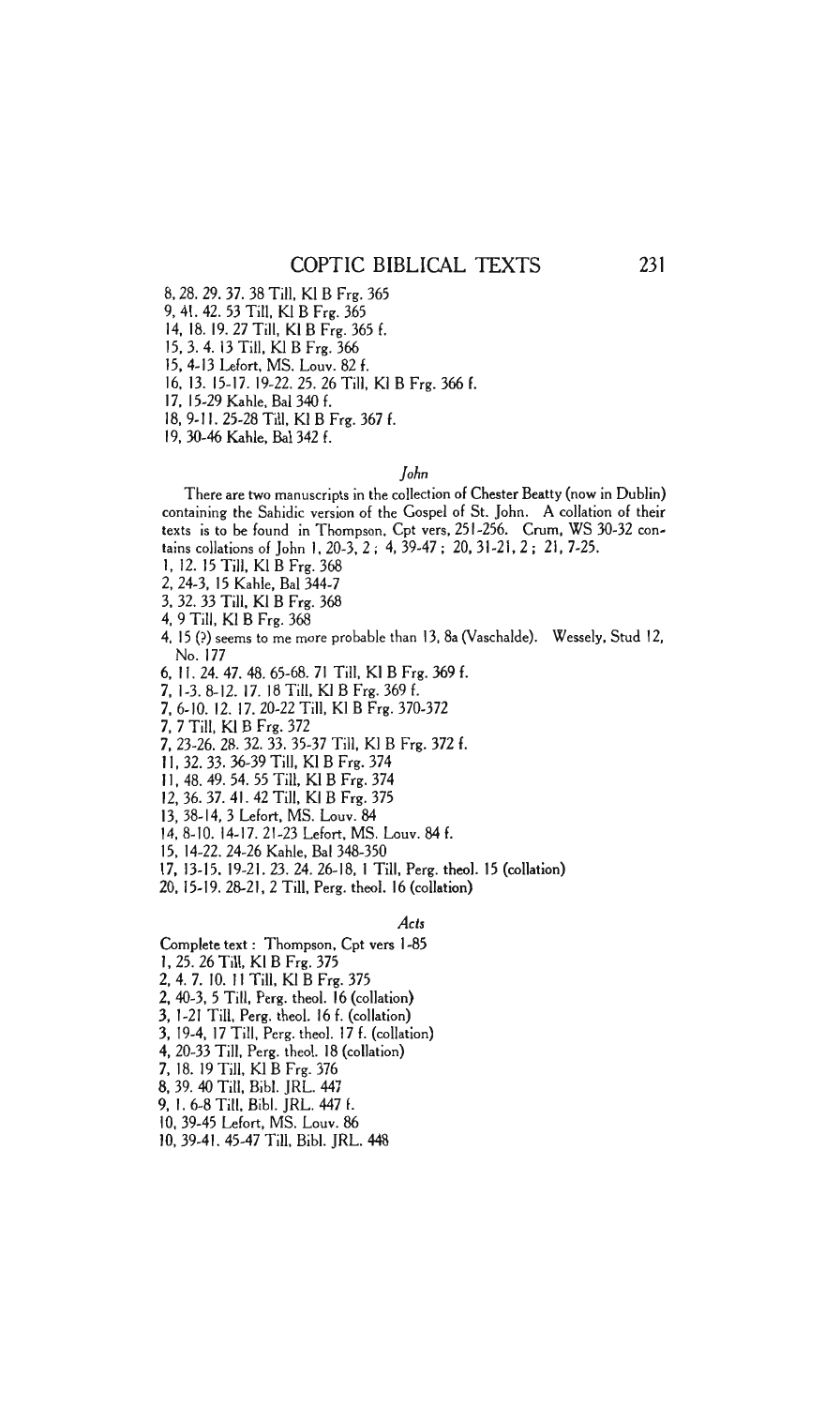10, 43. 44. 47 Till, Bib!. jRL. 449

- 11, 2. 3. 5. 6. 9. 10. 13 Till, Bib!. jRL. 449
- 13,34-38 Till, Bibl. jRL. 450
- 20, 23-21, 3 Till, Perg. theo!. 19 (collation)
- 23, 10 Wessely, Stud. 11, p. <sup>71</sup> *supra* (not identified in the edition)
- 28,26-31 Crum, WS 32 (collation)

Carl Wessely, *Die Wiener Handschrift Jer sahidixhen Acta Apostolorum* (Sitzungsberichte der kais. Akademie der Wissenschaften in Wien, Philosophisch-historische Klasse, 172/2, Wien 1913) contains the following passages: 2,35.36.41.42.47 pp. 29 f.

- 
- 3, 5.6. II. 12.26 pp. 30 f.
- 4, I. 7. 8. 24. 29. 30. 33. 34 pp. 31 f.
- 5,3.9. 13-15.20.21. 25-27. 31-34. 36. 37. 41. 42 pp. 33-36
- 6,5.9. 10. 14. 15 pp. 36 f.
- 7, 1.2.5.6.10.11.16-18.23-25.29.30.35.40.41.44.45.51.52.57.58 pp. 37-42
- 8, 1-3.9.10.14-16.22-24.27-29.32-34.39.40 pp. 42~5
- 9, 1. 4-7. 11-13. 17-19. 21-23. 28-31. 34-36. 39-41 pp. 45-50
- 10,2-4.7-10.15-18.22.23.25-29.31-33.37-39.42-44.48 pp. 51-56
- 11, 1-4.7-11. 14-22.25-27 pp. 56-60
- 12, 1-5.7-9. 11-13. 16-25 pp. 60-64
- 13,2-5.8-11. 13-15. 18-22.25-27.31-34.37-41. 43-46. 48-52 pp. 64-70
- 14,3-6. 10-13. 15-18.20-23. 27. 28 pp. 70-74
- 15, 1-6.8-12. 16-20.22.23. 26-29. 33-37. 39-41 pp.74-79
- 16, I. 2. 4-9. 11-18.20-23.26-29.33-36.38-40 pp. 79-85
- 17, I. 2. 4-6.10-12.15-17.21-23.25-28.31-34 pp. 85-89
- 18,2-5.8-11. 14-17. 19-22.25-27 pp. 89-93
- 19,2-6.9-11. 13-16. 19-22.25-27.29-33.35-38 pp. 93-98 20, 1-4. 7-9. 12-15. 18-20.24-27.30-32.36-38 pp. 98-102
- 21, 1.4-7.11. 12.16-19. 21-24. 26-28. 32-34. 37-39 pp. 102-107
- 22,2-4. 7-10. 12-15. 19-22.25-27.30 pp. 107-110
- 23,1.5.6.9-11. 14.15. 19-21. 24-27. 31-34pp. 111-114
- 24,2-4. 10-12. 16-19.23.24.27 pp. 115-117
- 25, 1-3. 7-9. 12-14. 18. 19.23.24 pp. 117-119
- 26,2.3. 7. 8.24 pp. 119 f.

#### *Romans*

- Complete text: Thompson, Cpt vers 89-118.
- 1, 1-6. 10-13. 17-20 Till, Bibl. jRL. 451-453
- 1,30.31 Wessely, S PB 12
- 2,4 Wessely, S PB 12
- 3, 13-5,9 Ad. Hebbelynck, " Fragment Borgia de I'Epitre aux Romains en copte sahidique", Le *Museon,* 35 (Louvain, 1922), 196-201
- 3, 23-25 Wessely, S PB 13
- 3,29-4, 1Wessely, S PB 13 f.
- 4,9-6,4 Wessely, S PB 14-23
- 5, 13. 14 Crum, ST no. 13
- 7,7-11. 15-18.21-24 Wessely, S PB 24-26
- 8,3-5. 10. II. 27-29 Wessely, S PB 26-28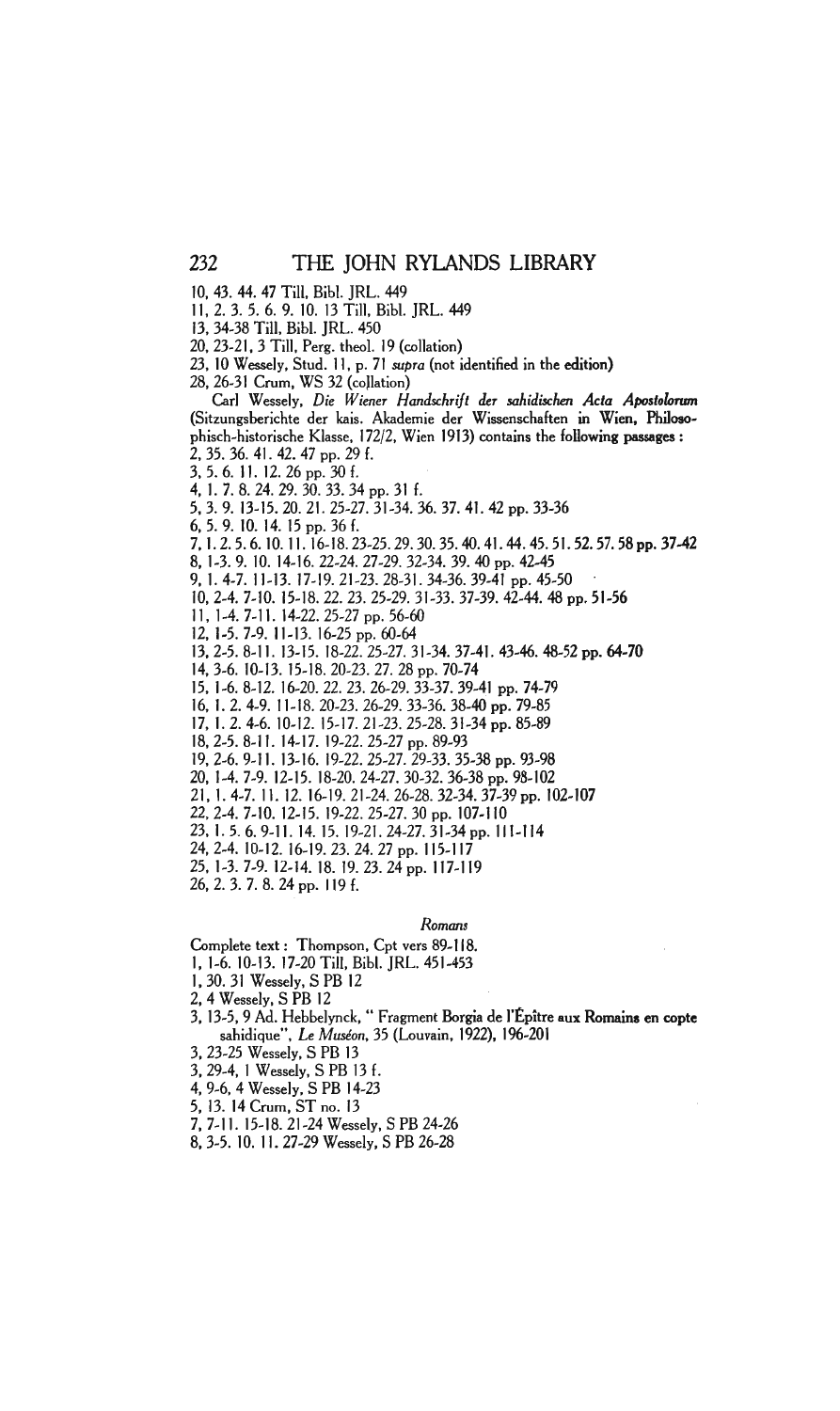# COPTIC BIBLICAL TEXTS

9,30-10,3 Till, KI B Frg. 376 f. 10,6-10 Till, KI B Frg. 376 f. II, 15-17.22 Wessely, S PB 28 II, 30-12, 7Till, KI BFrg. 377 f. 16, 18-27 Lefort, MS. Louv. 87 f.

### *I Corinthians*

Complete text: Thompson, Cpt vers 119-47 I, 4. 8. 9. II. 14. 15. 21. 25. 27 Till, BibI. JRL 454 f. 5, 6-8 Kahle, Bal 353 6, 3-5 Kahle. Bal 353 6,7-10 Lefort, MS. Louv. 89 6, 19-7, 13 Kahle, Ba1353-5 7, 3-29 Wessely, S PB 29-33 7, 17-19.22.23 Kahle, Bal356 7, 38-8, I Kahle, BaI 356 f. 8, 3-11 Kahle, Bal 356-8 13,2-14, 12 Lefort, MS. Louv.9O-93 13,9-13 Till, KI B Frg. 379 14,3-7 Till, KI B Frg. 379

## *II* Corinthians

Complete text: Thompson, Cpt vers 147-66 3, 16. 17 Kahle, Bal 358 4. 2. 5. 8 Kahle, Bal 358 f. 11,3.4.26 Till, KI B Frg. 380

## *Galatiaru*

Complete text: Thompson, Cpt vers 188-197 5, 18-20.26 Till, BibI. JRL. 455 6, 1Till, BibI. JRL. 455

## Ephesians

Complete text: Thompson, Cpt vers 198-207 2, II. 13 Kahle, Bal 388 f. 3, 10-21 Wessely, S PB 36-38 4, 1-7. 24 Wessely, S PB 39 f. 5,5 Wessely, S PB 41

## *Philippiam*

Complete text: Thompson, Cpt vers 207-214 I, 10-25.28-30 Wessely, S PB 41-45 1, 27-2, 1 Lefort, MS. Louv. 93 f. 1,27-2,10 Kahle, BaI368-70 1,29.30 Kahle, Ba1364 2, 12 Kahle, Bal 364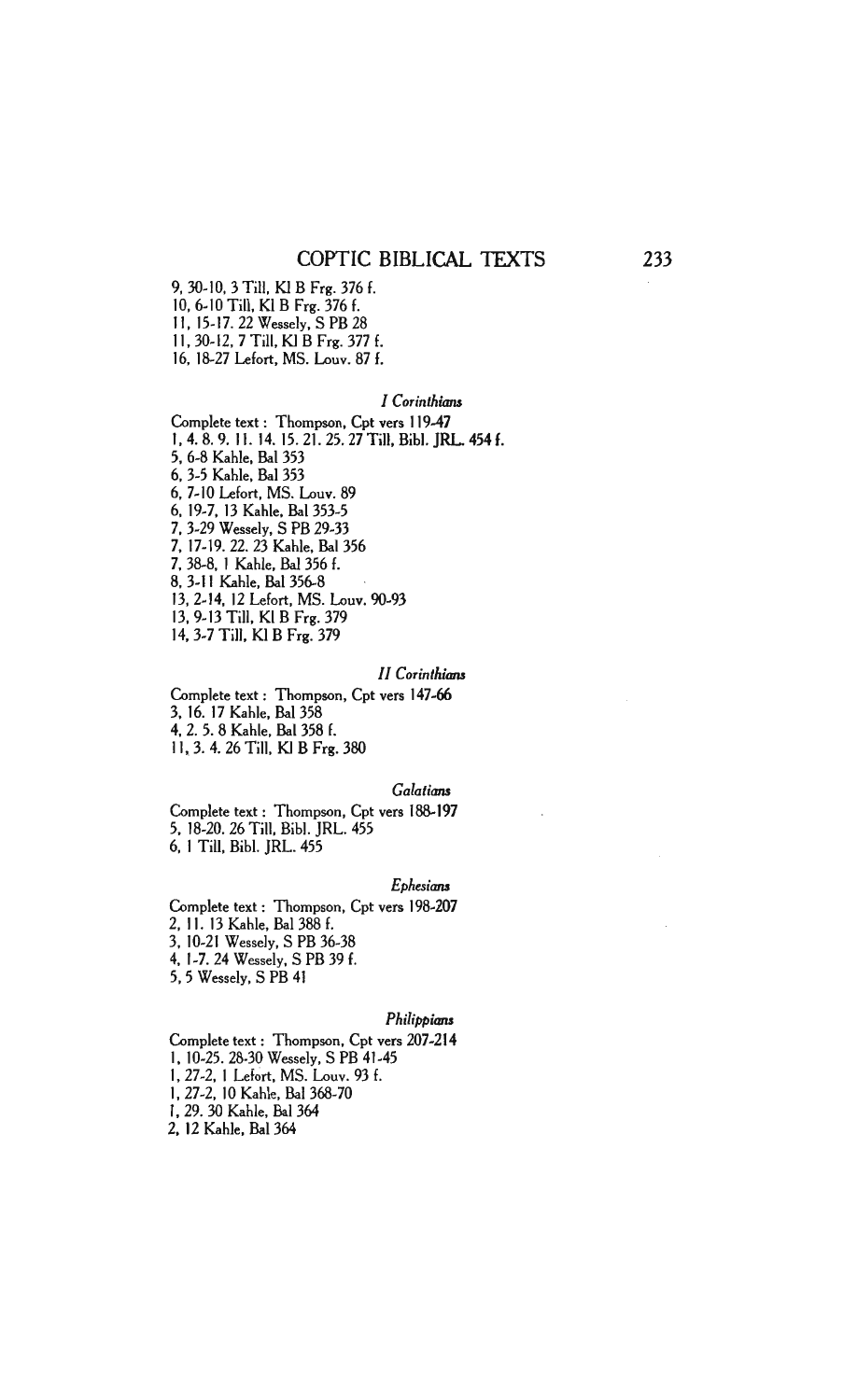3, 7-20 Kahle Bal 371 f.

234

4, 8. 9 Till, Kl. B Frg. 382

Colossians

Complete text : Thompson, Cpt vers 215-21 1, 1-12 Kahle, Bal 373 f. 1, 24-2, 7 Kahle, Bal 364-6 4, 1-3. 5-9. 11. 12 Kahle, Bal 375 f. 4, 14. 15 Till, KI B Frg. 382

## *I* Thessalonians

Complete text: Thompson, Cpt vers 222-8 1, 5-2, 3 Lefort, MS. Louv. 95 f.

**II** Thessalonians

Complete text : Thompson, Cpt vers 228-31

I Timothu

Complete text : Thompson, Cpt vers 231-9 4, 12-5, 2 Kahle, Bal 383 f. 5, 4. 10. 11. 13-18 Kahle, Bal 383-5 5, 11-13. 16. 17 Till, KI B Frg. 382 f.

**II** Timothu Complete text: Thompson, Cpt vers 239-44 4, 20-22 Kahle, Bal 380

Titus

Complete text : Thompson, Cpt vers 244-7 1, 1-6 Kahle, Bal 380-2 1, 9-2, 14 Kahle, Bal 385-7 1, 11. 12. 16-2, 1 Wessely, S PB 49 2, 5. 6. 10 Wessely, S PB 50 3, 8. 13. 14 Till, Kl B Frg. 383

Philemon

Complete text : Thompson, Cpt vers 248 f 1. 2. 5-7 Till, Kl B Frg. 383 f. 2. 3. 6. Till, Kl B Frg. 384

## Hebrews

Complete text : Thompson, Cpt vers 166-88 6, 17-7, 9 Kahle, Bal 359-361 7, 17-21 Till, Bibl. JRL. 456 9, 19-10, 1 Kahle, Bal 362 f. 9, 22-10, 1 Till, KI B Frg. 380 f. 10, 4-16 Till, Kl B Frg. 381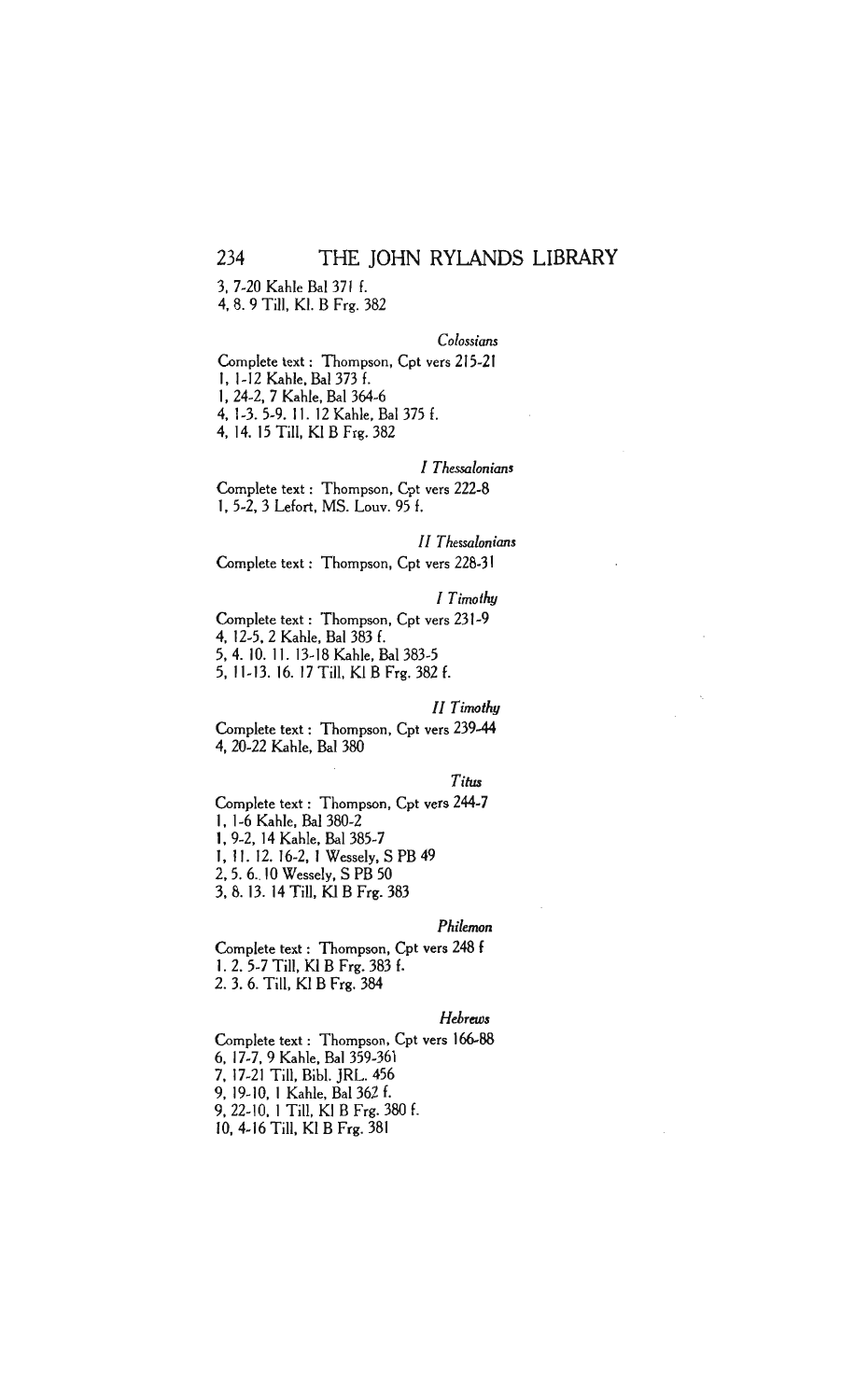## COPTIC BIBLICAL TEXTS

*James*

3, 1~3 Lefort, MS. Louv. 97 3,14.15. 17. 18 Kahle, Bal394

4, 3. 5. 6 Kahle, Bal 395 f.

## *I Peter*

1, I-II Crum, ST no. 14

1,21. 22 Wessely, Stud. 12, No. 171

2, 1-9 Lefort, MS. Louv. 98-100

2, 20. 21 Crum, WS 43

2,21-3, I Kahle. Ba1390 f.

3. 3. 4 Kahle, Bal 392 f.

3,9. II. 12. 14. 16. 17 Lefort, MS. Louv. 101

### II *Peter*

2, 10-17 Till, Bib!. JRL. 456-8

## I *John*

2, 8~ 10 Kahle, Bal 397

2, 11-15 Kahle, Bal 393 f.

## *Apocalypse*

- 1, 1-8  $\left\{\begin{array}{l}\right. L. \text{ Th. Lefort, } \text{``Le prologue de l'Apocalypse en sahidique'', } \text{ } Le \text{ }\text{ } Muséon, 54 \text{ (Louvain, 1941), 107-110 (text on page 109).}\ \text{I. } 1-6. \text{ 10. 11. 19. 20 }\right.\end{array}$
- L. Th. Lefort, "Une étrange recension de l'Apocalypse",
- 2, I *Le Museon,* 43 (Louvain, 1930),2 f.
- 1,3-5. 8-13 Kahle, Bal398 f.

2, 18-3, 3 Munier, ANT

6, 5-7, I Munier, ANT

12, 12 Wessely, Stud. 12. No. 164

18. 23-19, 10 Till, Perg. theol. 19 f.

19. 20~20. 9 Wessely, Stud. 18. pp. 119 f. Not identified in the edition.

22, 6-8. 17. 18 Till, Kl B Frg. 384 f.

22, 12 (?) Till, Kl B Frg. 385

## Bohairic

The orthodox Coptic society" Abnaa el-Kanisa" (Sons of the Church) is publishing the Bohairic text of the Pentateuch. So far as I know. Genesis and Exodus have been issued with the title *The Holy Book. The Old Testament* (in Coptic), Cairo. 1939. It is a magnificent edition of the Coptic text with a new Arabic translation. The Bohairic books of the New Testament have been published by the same society. in 1934, with the title *The Book 0/ the New Testament* (in Coptic). No Arabic translation is added. These editions are intended for the religious use of Copts. They do not present the text of a particular manuscript and have no critical notes. Another Egyptian edition of the Bohairic New Testament is *The Holy Book. The New Testament. The first part: The four Gospels* (in Coptic). It has been published by a commission of the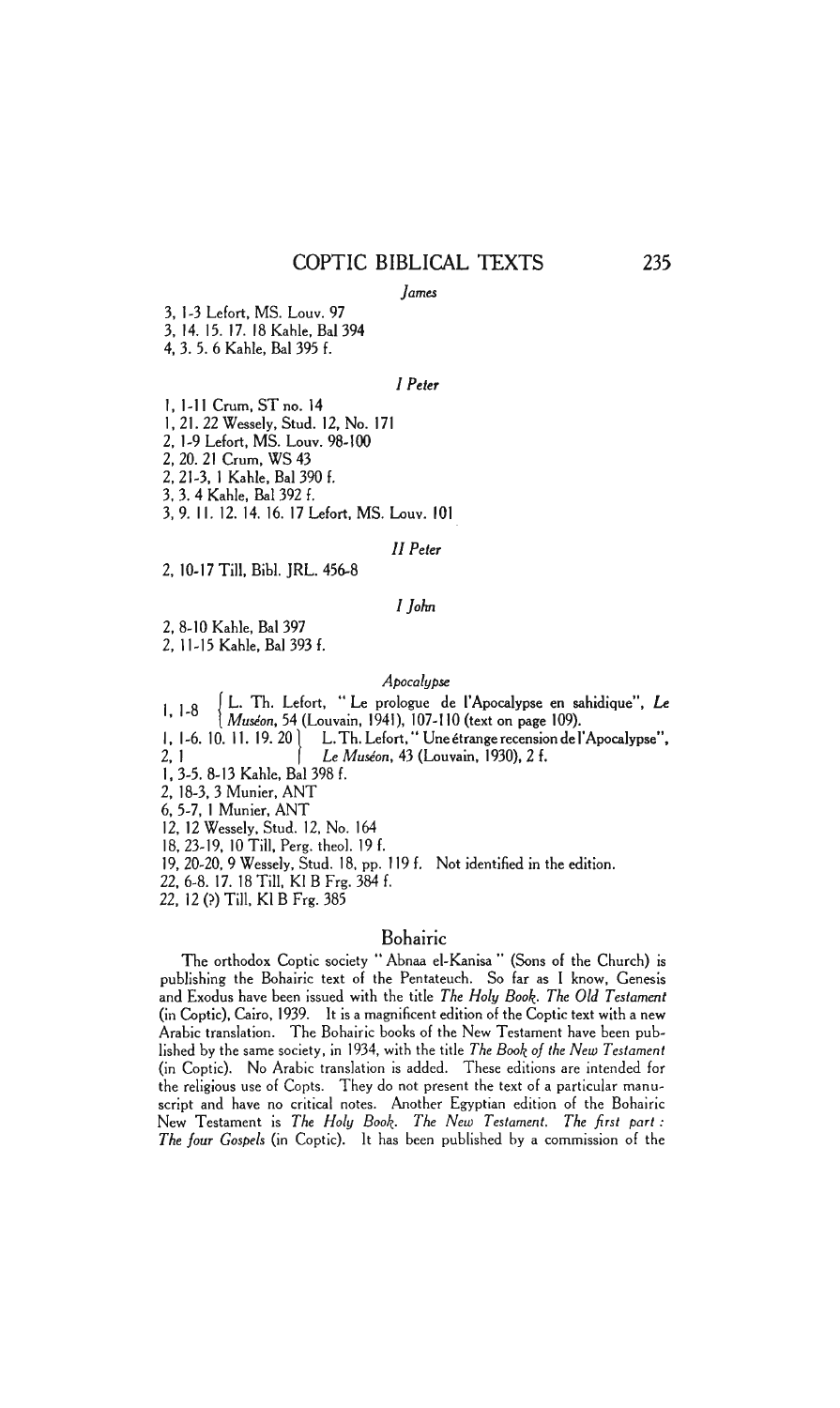Coptic orthodox Clerical School (Cairo. 1935) with an Arabic translation and critical notes.

Parts of the Bohairic Old Testament have been edited in the following publications.

W. E. Crum, *Coptic manuscripts brought from the Fayyum* (London, 1893) (= Vaschalde's: Crum 6), 13-15: Exodus IS. 1-16; Daniel 3, 64-82. 86. 88.

Yassa Abd al-Masih. "The hymn of the Three Children in the furnace", *Bulletin de la Societe d'archeologie copte,* 12 (Cairo, 1949).8-11 : Daniel 3, 52-88.

O.H.E. Burmester, "The Bohairic Pericope of III Kingdoms xviii 36-39", *The Journal of Theological Studies.* 36 (1935), 159.

O. H. E. Bunnester, "The Bohairic pericopae of Wisdom and Sirach", *Biblica,* 15 (Rome, 1934),451-465 (introduction); 16 (1935)35-57 (text); ibid. 14I-174 (notes). This edition contains the following passages :

| Wisdom 1, 1-9         | Sirach 4, 20-5, 2         |
|-----------------------|---------------------------|
| $2.12 - 22$           | $12, 13-13, 1$            |
| $5, 1-7, 1-11, 13$    | 22.7-18                   |
| $7.24 - 30$           | $23, 7 - 14$              |
| Sirach 1, 1-19, 20-30 | $24.1 - 11$               |
| $2, 1-9$              | Song of Songs 4, 14-5, 10 |

Parts of both the Old and the New Testament have been edited by E. M. Husselman: .. A Bohairic school text on papyrus", *Journal of Near Eastern Studies,* 6 (Chicago, 1947), 129-151. It contains Job I, I and Romans J, 1-8. 13-15. Parts of the Bohairic New Testament are edited by W. P. Hatch, "Six Coptic fragments of the New Testament from Nitria", *The Harvard Theological Review,* 26 (1923), 99-108, containing parts of Matthew, Luke, John, Acts, and James. I have not seen this publication.

H. G. Evelyn White. *Texts from the Monastery of Saint Macarius* (The Monasteries of Wadi n'Natrûn, part i. The Metropolitan Museum of Art. Egyptian Expedition. New York, 1926) contains collations of the Bohairic version of the following passages: Exodus 34, 29-35; 35, 1-10; 39, 30 f.  $+$ 36. <sup>8</sup> f. 35-38 +38. 9-18, and <sup>I</sup> Corinthians 14. 20-28.

A. Mallon, *Grammaire copte,* 4e edition (M. Malinine) (Beyrouth, 1956), Chrestomathie 37-43, contains the complete Bohairic text of Jonah from a Paris manuscript

A collation of John 10, 12-18; 11, 6-15 is to be found in Till, Perg. theol. 30.

There is one edition of BohairicBiblical manuscripts of outstanding importance because the manuscript is as early as the fourth century whilst the bulk of the Bohairic manuscripts are not earlier than the ninth. This large manuscript has been edited by Rodolphe Kasser. *Papyrus Bodmer III, Evangile de Jean* et *Genbe I-IV.* 2en *bohairique. Corpus scriptorum christianorum orientaliwn.* 177, *Scriptores coptici,* 25 (Louvain, 1958). It contains

Genesis J, 1-4,2 pp. 47-52

John I, I. 2. 9. 14. 15. 18-21. 24. 25. 45, p. I

John 2, 9. 11. 15. 16, p. 1

John 3, 33, p. I

John 4, 5-15. 20-54, pp. 1-4

John 4, 20-21, 25, pp. 4-46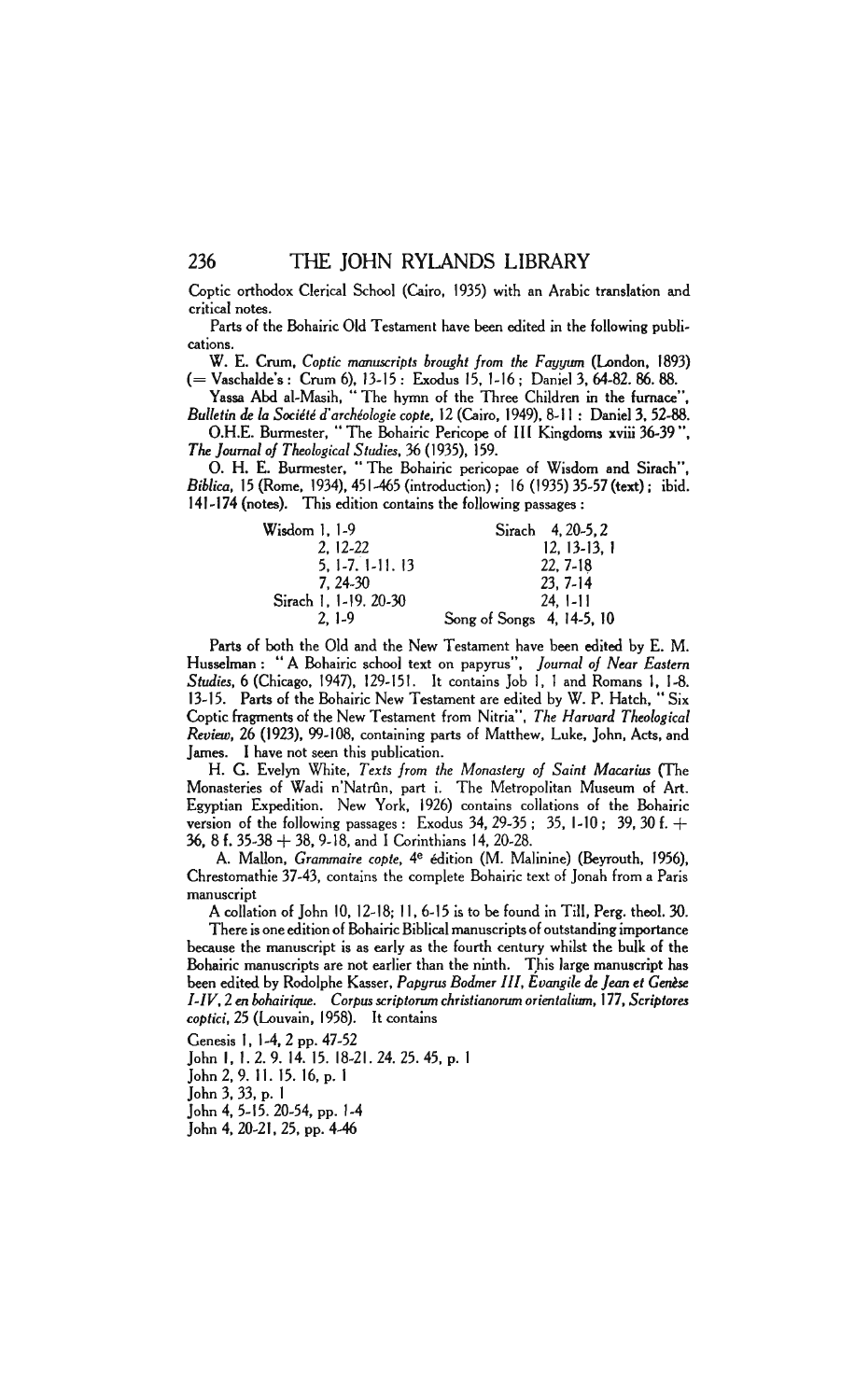Important for its early age is also a small Bohairic fragment which Paul E. Kahle has edited in "A biblical fragment of the fourth to fifth century in Semi-Bohairic". Le *Museon,* 63 (Louvain. 1950). 147-57. It contains Philippians 3, 19.4.9 and has been re-edited in Kahle. BaI377-9.

## Fayyumic

A. Kropp has promised an edition of a manuscript containing parts of the Fayyumic version of the Song of Songs. Lamentations. and Ecclesiastes.

#### *Psalnu*

1. I Till. Perg. theol. 29 (re-edited) 34, 16-19.22-26 Till. Wien F 179 f.

### Jeremiah

22.20-23.2 Till. Perg. theol. 21-3 23. 5. 6 Till. Perg. theol. 24 26. 8-10. 24.26 Till. Wien F 173 f. 27.2-20 Till. Wien F 174-7 38.3.4.8. 12. 16 Till. Wien F 177 f.

### Susanna

54.55.63.64 Till, Wien F 181 63. 64 Till. Wien F 182

### *Daniel*

1. 1.4 Till. Wien F 182 f. 2.47.49 Till. Wien F 184 3. 1.3 Till. Wien F 185 3. 79-85. 88-92 Till. Wien F 186 f.

#### *New Testament*

R. MeL. Wilson is preparing an edition of all known fragments of the Fayyumic New Testament.

## *Matthew*

I. 15-20 Till. F NT 237£. (or I. 10-12. 18-20? P. E. Kahle) 15, 13. 14. 17. 19 Till, Perg. theol. 26 f. (re-edited) 17.6.7. 11. 12 Till. Wien F 191 (identified by P. E. Kahle) 18.22 Till. Wien F 211 (identified by P. E. Kahle)

### *Mark*

4. 15.17.20.22.26-29.32-34 Till. Wien F 188 f. 6. 16. 17. 28-30 Till. Perg. theoI. 28 (re-edited) 15.29·31. 33. 34 Till. Perg. theoI. 29 15. 43.16. 7Till. F NT 233 f.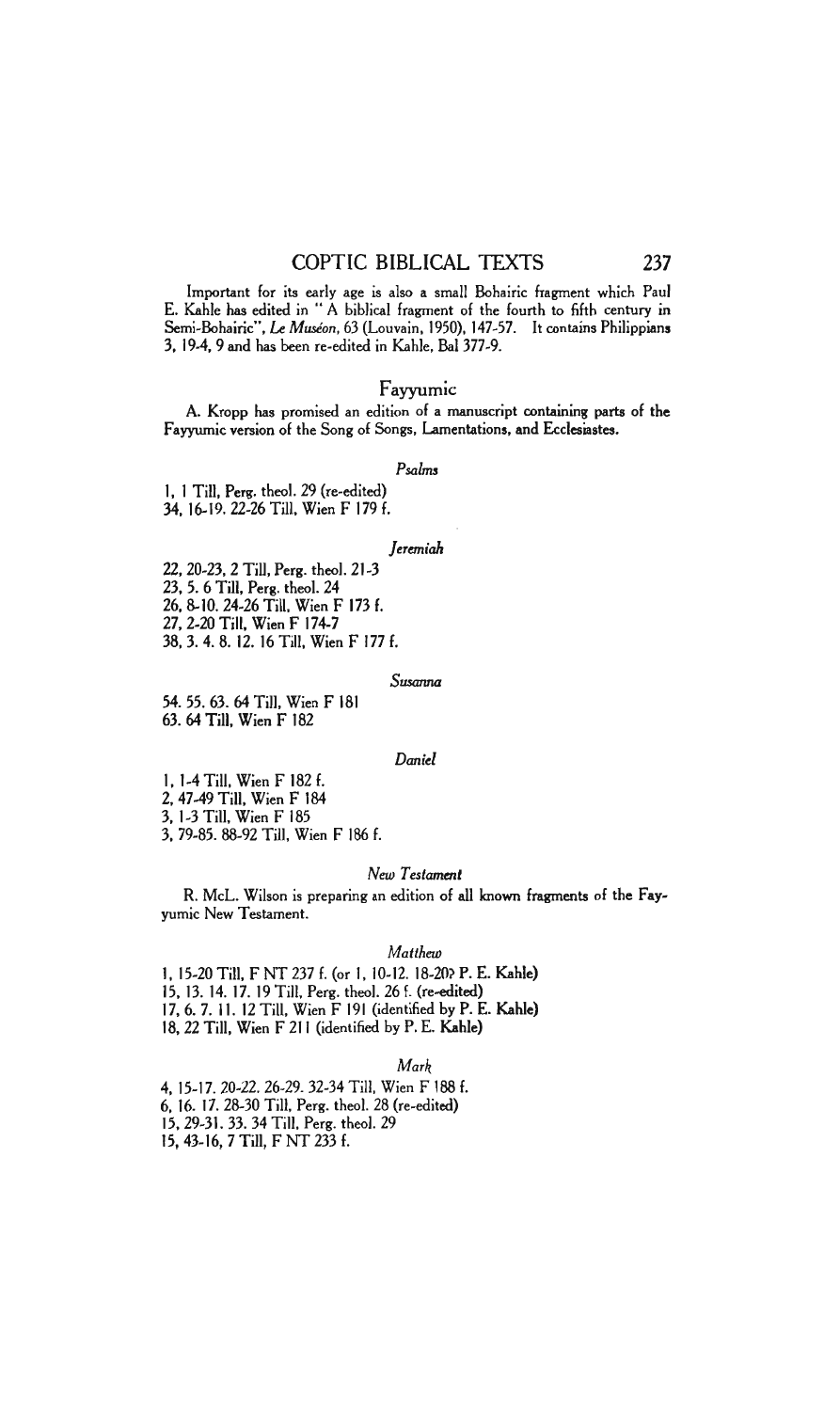### *John*

2. 25~3. 2 Till. Wien F 210 (identified by P. E. Kahle)

4. 3~ 14 Till. F NT 229 f.

9. 19.20.24 Till. Wien F 190

13, 38-14, 3. 7-10. 13-17. 21-23 Lefort, MS. Louv. 83-85

16.25-27.32.33 Till. Wien F 192 f.

16. 32 Till. Wien F 190

17.4.5.9. 10. 13. 14 Till, Wien F. 190 f.

## *Acts*

7. 14~28 Kahle. BaI286-88 (re-edited) 9.28-39 Kahle. Bal289 f. (re-edited)

### Romans

5. 15~18 Till, Wien F 197 f. II. 30-35 Till, Bib!. JRL. 453 f. 12. 1-3 Till, Bib!. JRL. 454 14. 13. 14 Till. Wien F 198 f.

#### *I Corinthians*

15.29.32 Till. Wien F 201 (identified by P. E. Kahle) 15.43-47.57-16.2 Till. Wien F 200. partly edited at first: Till. Perg. theol. 25

### *Galatians*

6. 13-18 Worrell. F Ep 129

### *Ephesians*

1, 3~7. 10-14. 18-22 Worrell. F Ep 130-2 6. 19-24 Worrell. F Ep 133

*Philippians*

I. 2-6. 9-11. 17~22 Worrell. F Ep 134-136

### *Hebrews*

10. 26-32 Till. Wien F 203 f. I1.21-32 Worrell. F Ep 138 f.

### *James*

I, 21-26 Till. Wien F 195 f. (identified by P. E. Kahle)

## *I Peter*

2, 11~13. 20-23 Till. Wien F 194 5,2-8 Till. Wien F 196 f.

### *II Timothy*

3. 15-17 Till, Wien F 201 f.

4.2.3.6.7.8-10 Till. Wien F 201 f.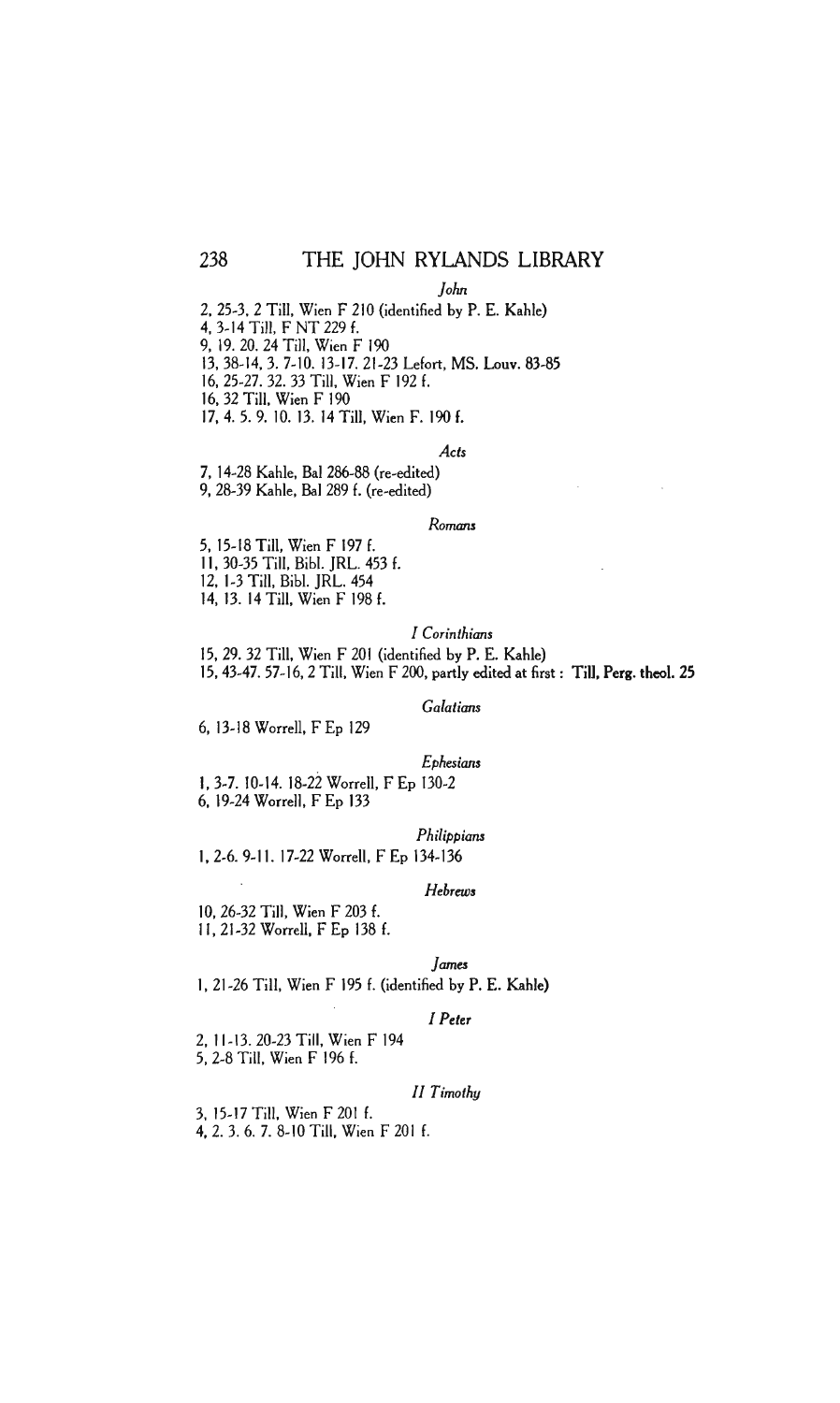## Achmimic

### *Exodus*

15, 14-21. 24-16. 19 Lefort, Frg. A 4-9

23,20-32 Lefort. Frg. A 10-12

24, 2. 3 Lefort Frg. A 12

## *Psalms*

46, 3-10 W. E. Crum, "Un psaume en dialecte d'Akhmim", Mémoires de *l'Institut* /ran~is *d'archeologie orientale du Caire,* 67 (Cairo, 1934), 73-76.

### *Proverbs*

Complete text in A. Bohlig, *Der achmimische Proverbientext nach Ms. Bero!. orient. oct.* 987. Teil I: *Text und Rekonstruktion der sahidischen Vorlage. Studien zur Er/orschung des christlichen Aegyptens,* 3 (Mlinchen. 1958).

### *The Minor Prophets*

The text of those parts of the manuscript which are in the Bibliothèque Nationale in Paris (the larger part is in Vienna) has been re-edited by M. Malinine in" Version achmimique des Petits Prophetes ", *Coptic studies in honor* 0/ *Walter Ewing* Crum *(=Bulletin* 0/ *the Byzantine Institute,* ii) (Boston, 1950), pp. 365-415. This edition contains :

Joel \, 14-2, 19 pp. 370-2 Amos 8. 11-9, 15 pp. 372-4 Micah I, 1-2, <sup>11</sup> ; 5, 8-6, 1 pp. 374-7 Obadiah 13-21 pp. 377 f. Jonah I, 1-4, 2 pp. 379-82 Nahum 3, 8-14 pp. 382 f. Habakkuk \, 1-7; 2,2-17 pp. 383-5 Zechariah \, 1-6; 4,6-7. 14 pp. 385-91

### *Daniel*

3,50-55 Amundsen, Chr. pap

### *Matthew*

11, 25-30 Amundsen, Chr. pap

### *Luke*

The passages quoted between brackets here have been re-edited in the other publication.

(12,27.28.37) Lefort, Luc. A 203

12,27-34.37-44.49-53 Lefort, Frg. A 21-4

13, 1-3 Lefort, Frg. A 24 f.

17,27-18, <sup>11</sup> Lefort, Frg. A 25-8

(17,34-18,2) Lefort. Luc. A 203 f.

(18, 8-1 J) Lefort, Luc. A 204

239